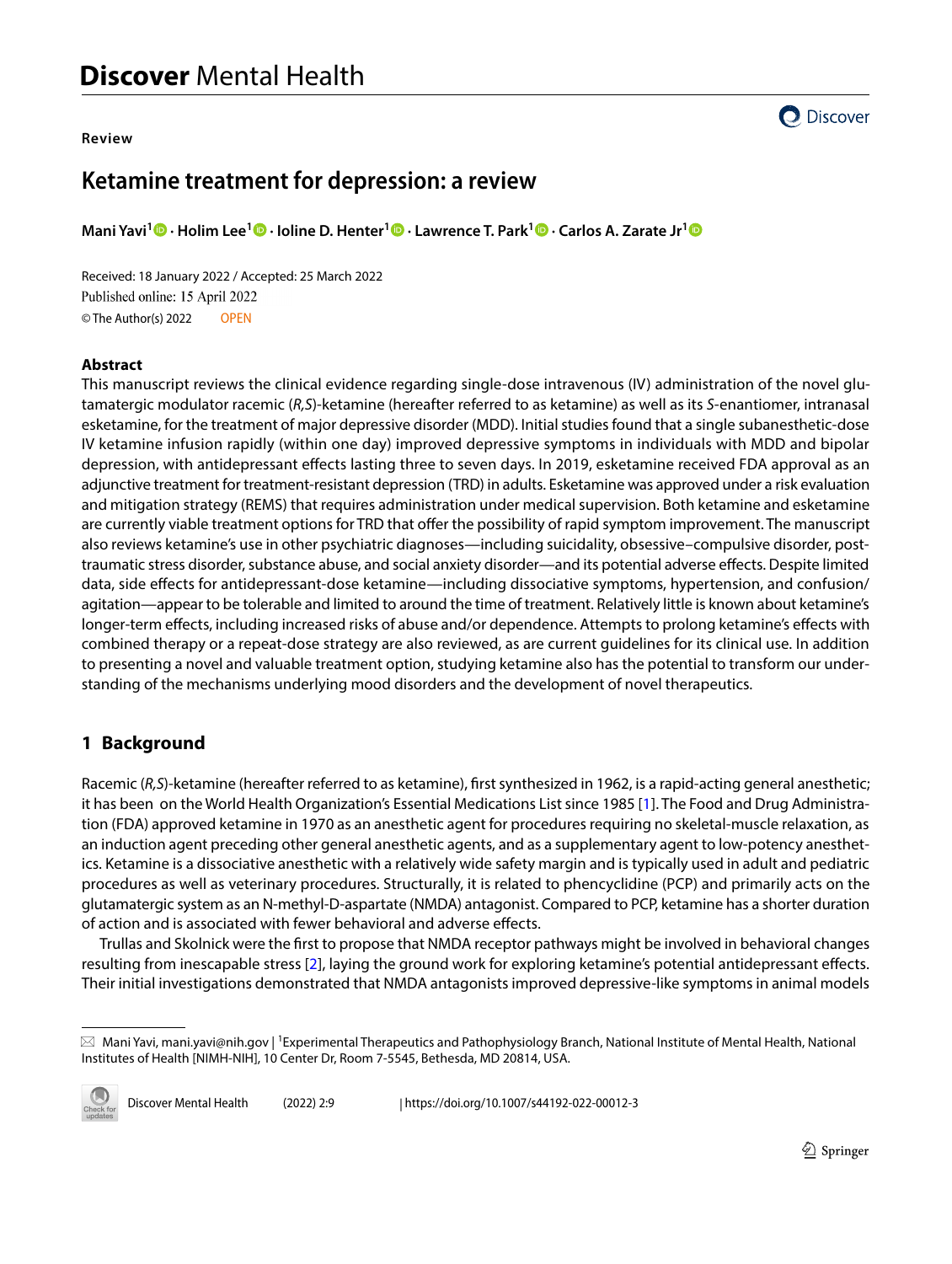of stress, and subsequent studies confrmed that ketamine in particular had antidepressant efects in animal models [[3](#page-10-2)[–5](#page-10-3)]. Since then, human studies have confrmed ketamine's rapid antidepressant efects in humans (see Sect. [3.1](#page-2-0)).

Despite the growing clinical evidence reviewed below, ketamine is FDA-approved for anesthetic purposes but not for the treatment of psychiatric conditions. Nevertheless, the paradigm shifting nature of ketamine's efects—with antidepressant response manifesting within hours rather than weeks—furthered the discovery and research of novel compounds with mechanisms of action similar to those of ketamine. Given ketamine's potential adverse efects—including dissociation, nausea, hypertension, and tachycardia—researchers examined ketamine's enantiomers in an efort to reproduce its antidepressant efects while reducing adverse efects. The (*S*)-enantiomer of ketamine (esketamine) was subsequently found to be more potent than ketamine at the NMDA receptor, manifesting antidepressant properties at a lower dosage [\[6\]](#page-10-4). The FDA approved intranasally-administered esketamine for treatment-resistant depression (TRD) in adults in 2019 and for the treatment of major depressive disorder (MDD) with acute suicidal ideation or behavior in adults in 2020 (see Sect. [4](#page-3-0)).

### **2 The mechanism of action underlying ketamine's antidepressant efects**

Ketamine afects multiple neurotransmitter systems, including the opioidergic, monoaminergic, glutamatergic, and muscarinic systems, as well as substance P and sigma receptors. Early work by Skolnick and colleagues implicated the glutamatergic system in depression [\[7](#page-10-5)], and research over the past three decades further implicated the NMDA receptor in modulating the molecular and cellular processes important for synaptogenesis and neuroplasticity [[8\]](#page-10-6). A recent study demonstrated that blockade of NMDA-dependent burst activity in the lateral habenula (LHb) mediated antidepressantlike efects in animals [[9](#page-10-7)], and neurochemical and functional imaging studies have also corroborated that ketamine treatment partly reverses the glutamatergic and gamma aminobutyric acid (GABA)-ergic dysfunction previously identifed in individuals with depression [[10\]](#page-10-8). Given ketamine's potent NMDA receptor antagonism, its antidepressant properties were thought to be related to this activity and to a resulting increase of glutamate tone at the synapse. However, the precise mechanism of ketamine's antidepressant activity remains elusive, and other receptor systems may also be involved.

The α-amino-3-hydroxy-5-methyl-4-isoxazolepropionic acid (AMPA) receptor [\[11\]](#page-10-9), metabotropic glutamate receptor (mGluR) [[12,](#page-10-10) [13](#page-10-11)], and opioidergic [[14](#page-10-12)] signaling pathways have all been implicated in ketamine's antidepressant properties. In addition, a growing literature has implicated the role of infammation in MDD, and ketamine's anti-infammatory properties have thus gained increased consideration as another mechanism potentially underlying its antidepressant efects [\[15\]](#page-10-13). AMPA receptor activation in particular has been shown to modulate downstream factors, such as enhancing brain-derived neurotrophic factor (BDNF) release, which activates the tropomyosin receptor kinase B (TrkB) receptor and, subsequently, mammalian target of rapamycin complex 1 (mTORC1) [\[16](#page-10-14)]. Current evidence suggests that a convergence of multiple pathways may best explain ketamine's unique therapeutic efects [[17](#page-10-15)] (summarized in Fig. [1](#page-2-1)).

The variable action of ketamine's enantiomers and respective metabolites on NMDA and AMPA receptors adds to the challenge of elucidating ketamine's particular antidepressant efects [\[18](#page-10-16)], and additional downstream molecular and cellular pathways have been investigated to better understand ketamine's rapid-acting antidepressant properties and its efects on promoting neuroplasticity [\[10](#page-10-8)]. In preclinical animal model studies, the ketamine metabolites (2*S*,6*S*;2*R*,6*R*)-hydroxynorketamine (HNK) were found to be essential for its rapid antidepressant efects. In addition, the antidepressant efects of the (2*R*,6*R*)-HNK enantiomer were independent of the NMDA receptor, supporting the role of AMPA receptor activity in the potentiation of excitatory synapses in mood-relevant brain regions [[11](#page-10-9)]. In addition, both preclinical and clinical studies have demonstrated sex differences in the antidepressant efficacy and side effect profile of ketamine and its metabolites, further underscoring its pharmacokinetic complexity [[19](#page-10-17), [20](#page-10-18)]. Further investigations to better characterize the function of ketamine's metabolites may lead to better isolation of its antidepressant efects with a reduced side efect profle.

This manuscript will review the clinical evidence for single-dose IV ketamine administration as well as intranasal esketamine for the treatment of MDD and TRD. A review of ketamine's use for other psychiatric diagnoses, its potential adverse efects, and attempts to prolong its efects with combined therapy or repeated dosing will also be discussed. Finally, current treatment guidelines for ketamine's clinical use are discussed.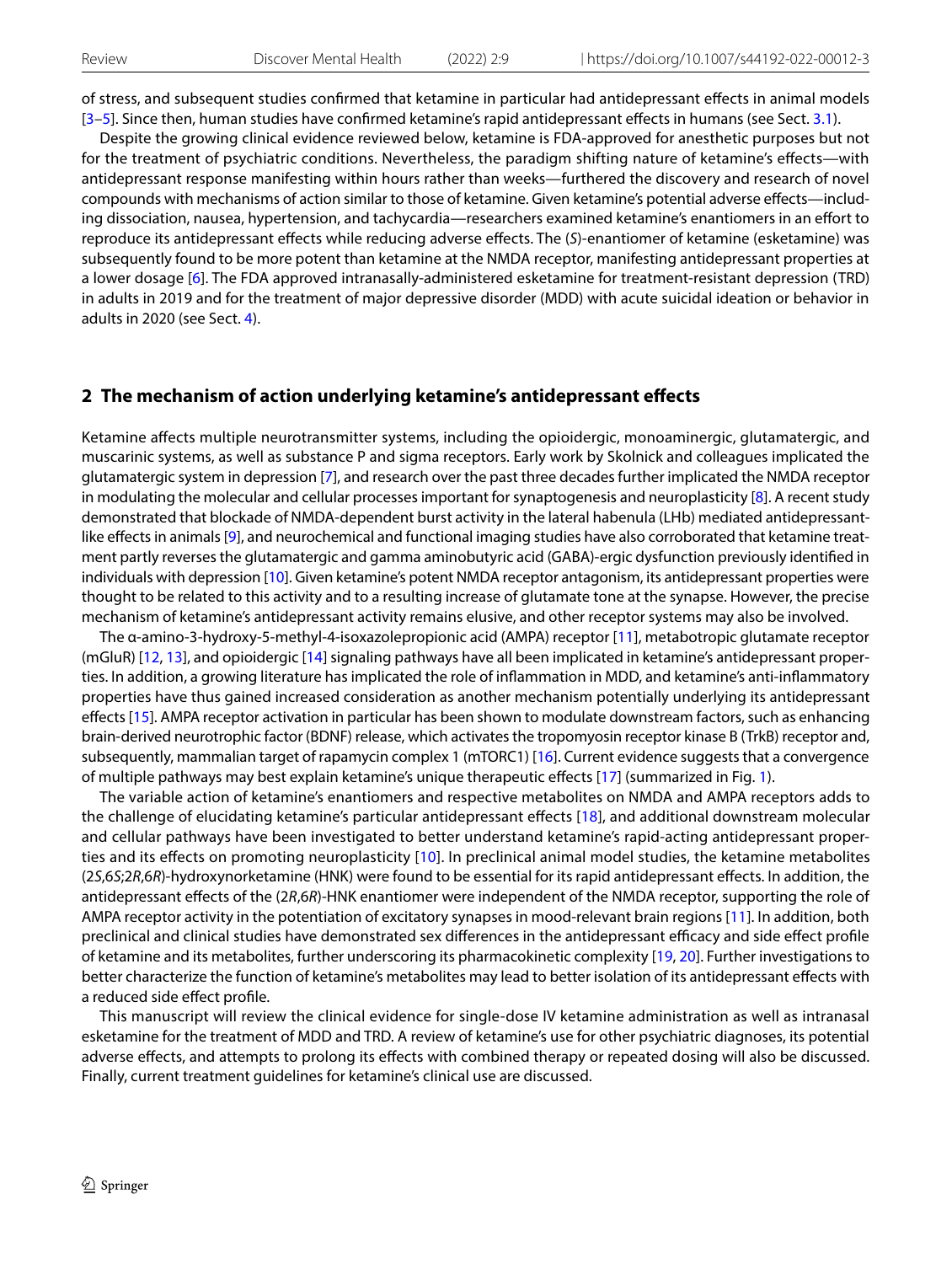

<span id="page-2-1"></span>**Fig. 1** Proposed mechanisms of action of ketamine and esketamine. Ketamine's (and esketamine's) actions at the glutamate receptor that may mediate antidepressant efects include: (1) blocking the N-methyl-D-aspartate (NMDA) receptor at the gamma aminobutyric acid (GABA)-ergic inhibitory interneuron, leading to disinhibition of presynaptic neurons and resulting in increased glutamate release into the synapse (disinhibition hypothesis). Other downstream molecular and cellular pathways have also been investigated to better understand ketamine's rapid acting antidepressant properties and its efects on promoting neuroplasticity. These include: (2) inhibition of synaptic and (3) extra-synaptic NMDA receptors leading to intracellular pathways promoting neuroplasticity; (4) inhibitory efects of the NMDA receptor in the lateral habenula (LHb) neurons; (5) α-amino-3-hydroxy-5-methyl-4-isoxazolepropionic acid (AMPA) receptor activation from increased synaptic glutamate release and/or ketamine metabolites (e.g., (2*R*, 6*R*)-hydroxynorketamine (HNK)); and (6) presynaptic metabotropic glutamate receptor (mGluR) (group II) antagonism leading to enhanced glutamate release and subsequent AMPA receptor activation, leading to downstream molecular and cellular pathways promoting neuroplasticity. Adapted with permission from [\[21](#page-10-20)].

### **3 Evidence for single‑infusion intravenous ketamine**

### <span id="page-2-0"></span>**3.1 MDD**

In the frst double-blind, placebo-controlled human study of ketamine for the treatment of MDD, seven patients received a single intravenous (IV) infusion of ketamine (0.5 mg/kg). Compared to saline infusion, ketamine signifcantly improved depressive symptoms within 72 h [[22](#page-10-19)]. A subsequent, adequately powered, randomized, double-blind, placebo-controlled trial of single-dose IV ketamine infusion (0.5 mg/kg) in 18 individuals with TRD found that, within two hours of infusion, ketamine signifcantly improved depressive symptoms compared to placebo saline infusion. The maximum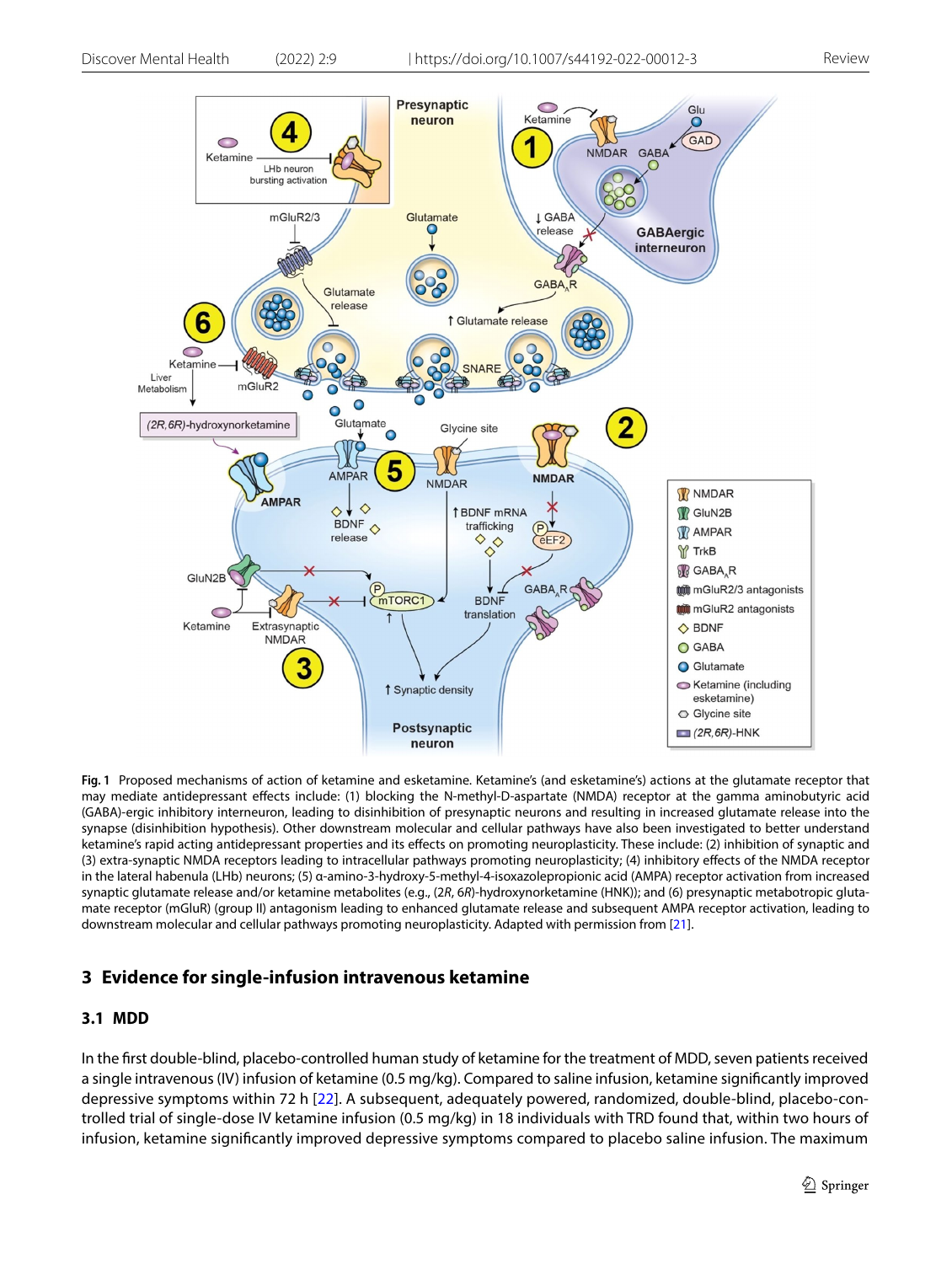efects of ketamine infusion were observed at 24 h post-infusion, with antidepressant efects lasting three to seven days [\[23\]](#page-11-0). Patients had undergone a psychotropic medication taper and a two-week drug-free period, and depressive symptoms were assessed using the 21-item Hamilton Depression Rating Scale (HAM-D). Later studies of single-infusion ketamine supported these fndings. For instance, a meta-analysis of nine randomized, placebo-controlled studies found that ketamine had antidepressant effects that began approximately 40 min post-infusion, peaked approximately 24 h later, and lost superiority to placebo after 10–12 days [\[24\]](#page-11-1). Other meta-analyses have corroborated these fndings [\[25](#page-11-2)[–28](#page-11-3)].

To date, the evidence for ketamine's antidepressant efects has been drawn from studies in adults, but a small, preliminary study was recently conducted to assess the efficacy and safety of IV ketamine infusion in adolescents with TRD [[29](#page-11-4)]. In this proof-of-concept, randomized, double-blind, active placebo-controlled, crossover study, 17 adolescents aged 13–17 received either a single-dose IV ketamine infusion (0.5 mg/kg) or midazolam (an active placebo control; 0.045 mg/ kg), two weeks apart. Compared to active placebo, ketamine was associated with a signifcantly greater reduction in depressive symptoms as measured by the Montgomery-Asberg Depression Rating Scale (MADRS). Participants experienced and tolerated transient, dissociative symptoms with ketamine. Further studies are needed to assess ketamine's ability to treat depressive symptoms in this vulnerable population.

Finally, it should be noted that the bulk of this evidence has been collected from studies examining single, subanesthetic-dose IV ketamine administration in TRD. While other routes of ketamine administration have been explored for the treatment of MDD—including oral, rectal, intramuscular, subcutaneous, and epidural—limited data exist for these alternate routes of administration, and further study is needed to support their efficacy.

#### **3.2 Bipolar depression**

Building on the preliminary fndings in MDD, single-dose IV ketamine infusion was subsequently studied for adjunctive use with mood stabilizers in patients with treatment-resistant bipolar depression. In two randomized, placebo-controlled, crossover studies ( $n=15$  and  $n=18$ ), ketamine significantly improved depressive symptoms compared to placebo; effects were observed within 40 min and lasted through three days post-infusion [[30,](#page-11-5) [31](#page-11-6)]. In both studies, the primary endpoint was change in MADRS scores from baseline. A subsequent, open-label study of single-dose IV ketamine infusion in 53 individuals with bipolar depression similarly demonstrated that ketamine, used in conjunction with a mood stabilizer, had rapid antidepressant effects [[32\]](#page-11-7).

### <span id="page-3-0"></span>**4 Evidence for intranasal esketamine**

In 2019, the FDA approved intranasal esketamine, the *S*-enantiomer of ketamine, in conjunction with oral antidepressants for the treatment of TRD in adults. In 2020, it was FDA-approved to treat adults with MDD and acute suicidal ideation or behavior. Due to concerns of possible adverse efects and potential abuse, esketamine was approved through a Risk Evaluation and Mitigation Strategy (REMS). Under this agreement, intranasal esketamine can be dispensed and administered only in a REMS-certifed healthcare setting under medical supervision, and patients must be monitored for at least two hours following esketamine administration.

The antidepressant efficacy of esketamine was demonstrated in two studies, both of which used a placebo solution that contained a bittering agent (denatonium benzoate) to simulate the taste of esketamine solution and maintain the blinding. In the frst, randomized, placebo-controlled, double-blind study (TRANSFORM-1), 346 participants with TRD were recruited to assess the efficacy of twice-weekly intranasal esketamine (either 56 or 84 mg) plus a newly-initiated oral antidepressant [\[33\]](#page-11-8). Interestingly, no statistically signifcant diference was observed between the 84 mg intranasal esketamine plus oral antidepressant dose and the placebo nasal spray plus oral antidepressant. Unfortunately, because the predefned testing sequence limited testing of study endpoints between 56 mg intranasal esketamine plus oral antidepressant dose and placebo plus oral antidepressant, the statistically signifcant change in MADRS score of − 4.1 associated with the 56 mg dose could not formally be accepted for regulatory purposes.

The TRANSFORM-2 study was a four-week, randomized, placebo-controlled, double-blind Phase 3 clinical trial (n=223) that included an antidepressant medication taper and randomization to either twice-weekly intranasal esketamine, fexibly dosed at 56 or 84 mg, or a placebo nasal spray, both administered in conjunction with a newly-initiated oral antidepressant [[34\]](#page-11-9). The primary efficacy endpoint was change from baseline MADRS score. This short-term study found that, compared to intranasal placebo plus oral antidepressant, intranasal esketamine in conjunction with an oral antidepressant signifcantly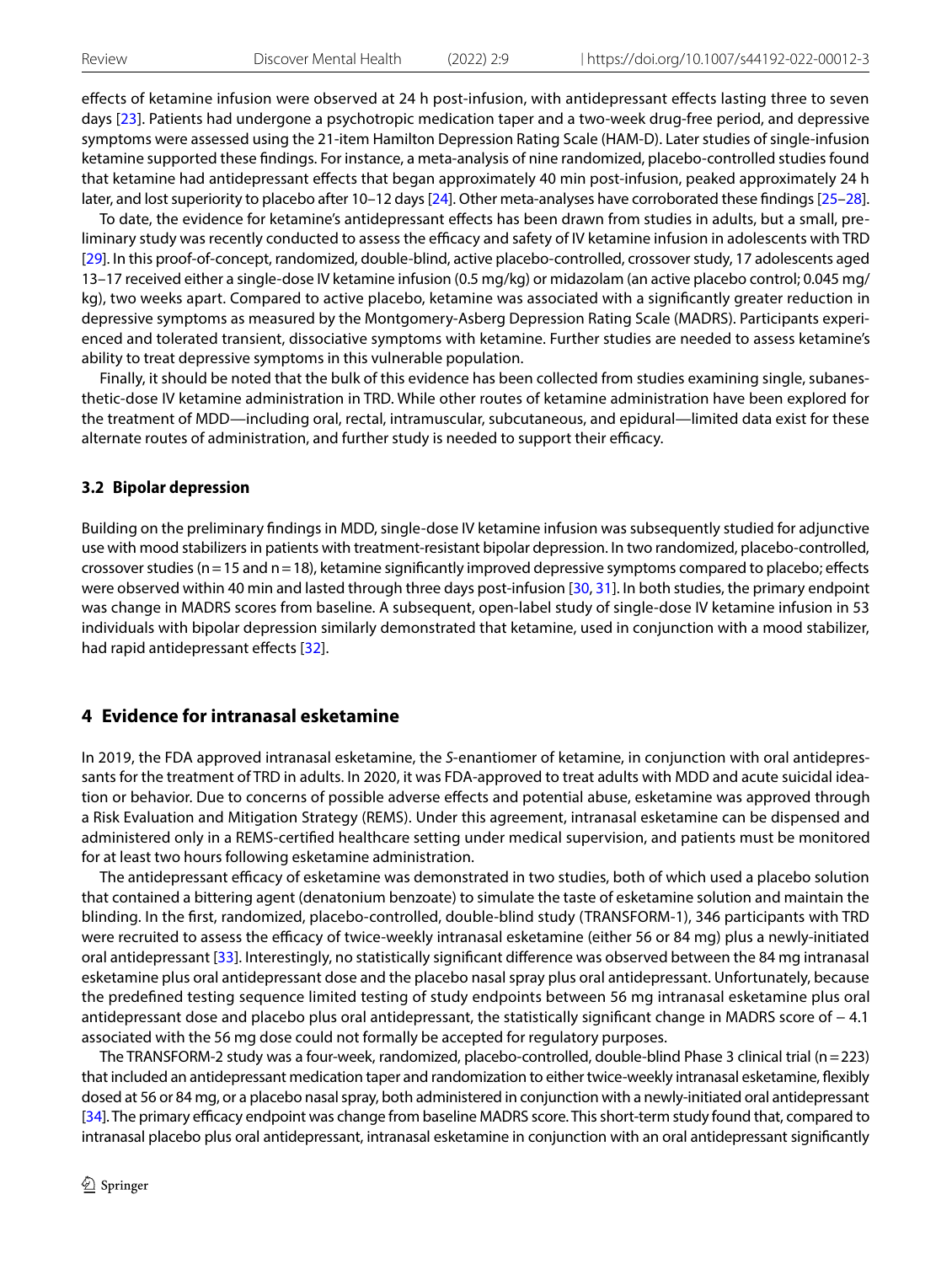improved depressive symptoms after four weeks by a mean diference of four points on the MADRS. The results of this Phase 3 study were instrumental in the FDA approval of esketamine for depression.

Another study (TRANSFORM-3) administered twice-weekly intranasal esketamine to 138 patients with TRD aged 65 years or older and found no signifcant diference in the primary endpoint of change in MADRS score after four weeks for those using intranasal esketamine (fexibly dosed at 28, 56, or 84 mg) plus a new oral antidepressant compared to placebo intranasal spray and a new oral antidepressant [\[35](#page-11-10)]. However, a signifcant change in MADRS score between the esketamine and placebo groups was noted in the subgroup analysis performed on patients from the United States and the group of participants aged 65–74 years. Further research is needed to determine whether esketamine is a good antidepressant option in elderly patients with TRD.

Another long-term, randomized, double-blind, withdrawal Phase 3 study (SUSTAIN-1) examined 297 participants who were known remitters and responders to intranasal esketamine [\[36](#page-11-11)]. Participants received 16 weeks of intranasal esketamine plus an oral antidepressant and were then randomized to enter a maintenance phase of either intranasal esketamine or intranasal placebo in conjunction with an oral antidepressant. In these participants who had previously achieved stable remission, 26.7% in the esketamine group relapsed during the maintenance phase compared to 45.3% in the placebo group. In the secondary analysis, the less conservative but clinically meaningful criterion of stable response (defned as a 50% or more reduction in MADRS from baseline for two weeks) was used. Of the patients who achieved stable response, 25.8% in the esketamine group and 57.6% in the placebo group relapsed, with a median time to relapse of 635 days for the esketamine group compared to 88 days for the placebo group. This study demonstrated that, in patients with TRD who achieved remission or response after esketamine treatment, continued esketamine augmentation in addition to oral antidepressants led to a clinically meaningful delay in relapse.

#### **5 Strategies to prolong ketamine's antidepressant efects**

Evidence to guide the treatment of TRD patients who had a positive initial response to ketamine remains limited. One potential strategy for prolonging the duration of ketamine's antidepressant efects is the use of repeated ketamine infusions, which appear to be relatively well-tolerated. For instance, several studies found that ketamine's otherwise transient antidepressant efects could be prolonged via repeated infusions [\[37](#page-11-12)[–40](#page-11-13)]. In one study, 41 TRD participants taking concurrent standard antidepressants received a single, randomized, double-blind crossover single infusion of either ketamine or midazolam (an active placebo control) followed by six open-label ketamine infusions over two weeks [[40\]](#page-11-13). The researchers found that the antidepressant efects of repeated infusions were cumulative, with the severity of depressive symptoms decreasing after each infusion. The 23 participants with a 50% decrease in MADRS score (classifed as responders) received four additional weekly infusions; notably, these weekly maintenance infusions were sufficient to maintain the antidepressant effects obtained with repeated infusions. Another double-blind, randomized, placebo-controlled study of twice weekly versus thrice weekly IV ketamine administered over four weeks similarly demonstrated the efectiveness of repeated infusions in maintaining antidepressant efect; no signifcant diference was seen between the diferent dosing frequencies [[39\]](#page-11-14).

In contrast, another randomized, double-blind, placebo-controlled study of six repeated infusions versus a single IV ketamine infusion in patients with TRD found no signifcant diference in symptom remission at two weeks [\[41](#page-11-15)]. In another double-blind, placebo-controlled study of 26 medicated outpatients with TRD and current, chronic suicidal ideation, six ketamine infusions (0.5 mg/kg over 45 min) administered over the course of three weeks did not outperform placebo [\[42](#page-11-16)].

A recent study evaluated the efficacy of esketamine nasal spray (84 mg) administered twice a week versus placebo for four weeks in MDD patients with suicidal ideation in conjunction with standard care [[43](#page-11-17)]. A remission rate of 47% was observed in patients who received esketamine versus 37% in the placebo group. Adverse efects, including dizziness, dissociation, nausea, dysgeusia, somnolence, headache, and paresthesia, were mostly reported on intranasal dosing days and frequently resolved on the same day, highlighting the safety profle of repeated ketamine/esketamine dosing. Taken together, the evidence suggests that despite the growing research on maintenance treatment with ketamine and esketamine, further data from adequately powered randomized trials are needed to issue standardized clinical guidance.

#### **6 Ketamine for other psychiatric indications**

In recent years, ketamine has also been pursued as a potential treatment for several other psychiatric diagnoses. Despite the small number of studies and the limited sample sizes, the preliminary results from some of these studies, reviewed below, are encouraging.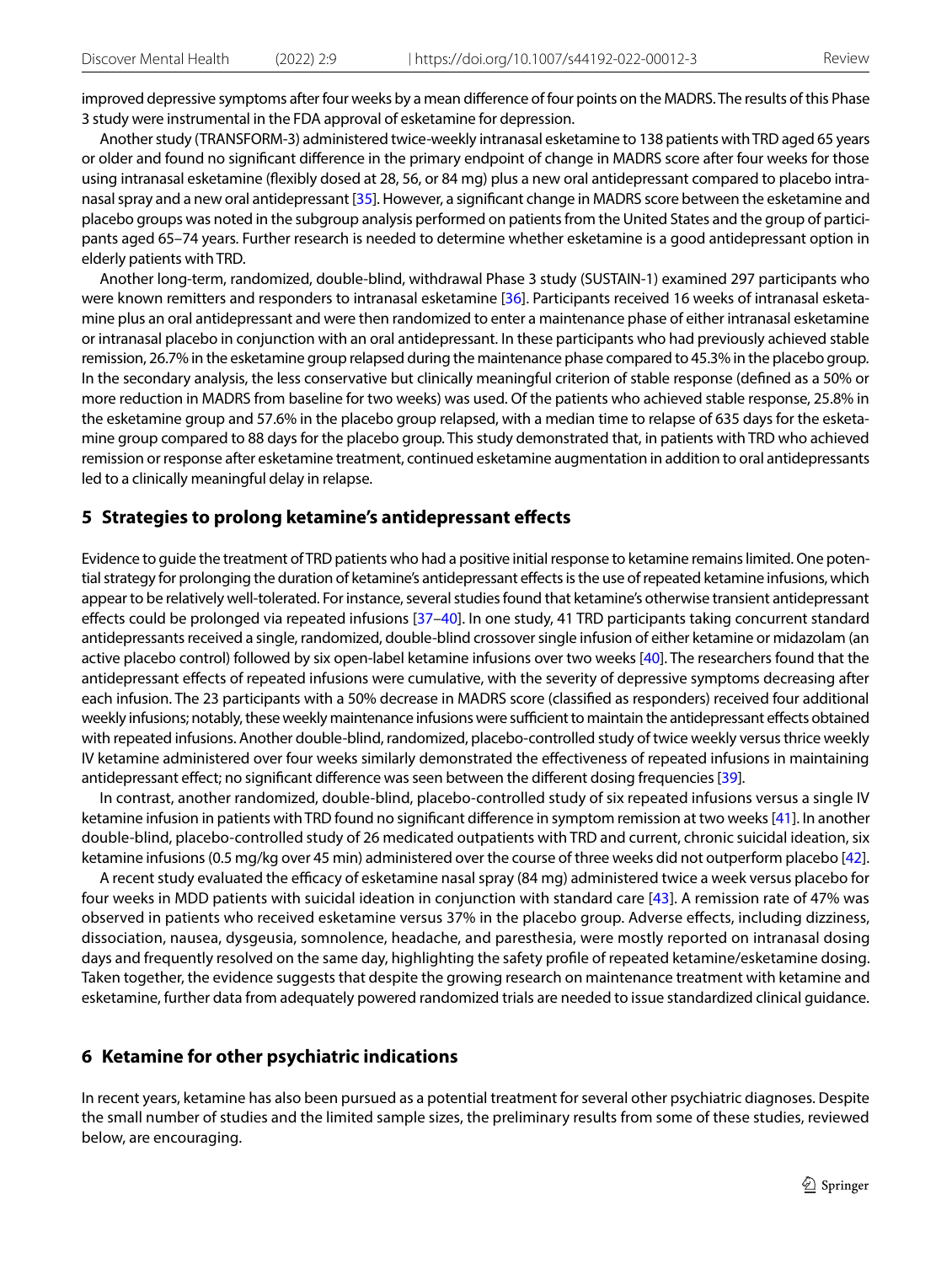### **6.1 Suicidality associated with TRD**

A single, subanesthetic-dose IV ketamine infusion was shown to rapidly and effectively reduce suicidal ideation in controlled trials of TRD patients [[40,](#page-11-13) [44\]](#page-11-18). Another proof-of-concept, randomized, double-blind, placebo-controlled study of 18 depressed patients similarly found that a single-dose IV ketamine infusion (0.2 mg/kg) reduced suicidal ideation [[45\]](#page-11-19). Notably, a systematic review and meta-analysis of 10 controlled trials of single-dose IV ketamine versus saline placebo or active midazolam control concluded that ketamine rapidly (within 24 h) reduced suicidal ideation with moderate to large effect sizes (Cohen's  $d = 0.48 - 0.85$ ) up to one week post-treatment [\[46\]](#page-11-20). In contrast, another systematic review of 25 reports from 15 independent trials (n = 572) found only moderate to low evidence that ketamine had anti-suicidal effects, but the study noted significant heterogeneity in the results and lack of data on actual suicidal behavior [[47\]](#page-11-21).

Intranasal esketamine was FDA-approved to treat depressive symptoms in adults with MDD with acute suicidal ideation or behavior. Two randomized, double-blind, placebo-controlled studies of adults with moderate to severe MDD with active suicidal ideation and intent compared intranasal esketamine (56 or 84 mg) versus placebo twice weekly for four weeks, in addition to comprehensive standard of care [[48](#page-11-22)]. In both studies, the intranasal esketamine group demonstrated statistically greater improvement in MADRS scores than the placebo group (study 1 (n = 223), average difference in improvement = 3.8 points on the MADRS; study 2 (n = 226), average difference in improvement=3.9 points on the MADRS). However, neither study demonstrated the superiority of intranasal esketamine over placebo for suicidal symptoms, as assessed by the Clinical Global Impression of Suicidal Severity–Revised (CGI-SS-r)). Thus, despite the improvements in depressive symptoms observed in MDD individuals with suicidality, more work is needed to determine esketamine's effects on acute suicidality.

### **6.2 Depression subtypes**

Whether certain predictors of response—for instance, specific symptoms or depression subtypes—exist for ketamine remains largely unknown. Preliminary evidence suggests that anxious depression may respond better to ketamine treatment than non-anxious depression [\[49,](#page-11-23) [50](#page-11-24)]. In addition, both typical (melancholic) and atypical depressive symptoms appear to respond to ketamine, though typical symptoms demonstrate greater effect sizes at earlier time points (i.e., 24 h) [[51](#page-11-25)]. However, additional prospective controlled studies are needed to systematically confirm these results.

### **6.3 Cognitive defcits associated with MDD**

Cognitive deficits in the domains of executive functioning, attention, memory, psychomotor speed, and cognitive flexibility are frequently observed in MDD and provide an important dimension to target with antidepressant treatments [[52](#page-11-26)]. The number of studies investigating ketamine's effects on cognitive function in adults with TRD or bipolar depression is limited but growing. In one double-blind, randomized, controlled clinical trial of 62 individuals with TRD, ketamine had no deleterious effect on cognitive functioning; in addition, poor processing speed at baseline was associated with improved antidepressant response to ketamine [\[53](#page-11-27)]. In another study of 43 individuals with TRD randomized to receive one or six ketamine infusions, researchers reported some improvements in short-term neurocognitive function, particularly in the domains of processing speed, set shifting, and spatial working memory [[54\]](#page-12-0). Finally, a recent retrospective study of 68 individuals with TRD found that ketamine had pro-cognitive effects, including depression-independent improvements in working memory as measured by the Trail Making Test [\[55](#page-12-1)]. It should be noted, however, that the cognitive improvements that often accompany improvements in depressive symptoms have thus far limited the field's ability to assess ketamine's direct effects on cognition. Larger randomized controlled trials specifically designed to investigate the effects of ketamine on cognitive parameters as a primary outcome are warranted.

# **6.4 Social anxiety disorder**

The treatment of social anxiety disorder (SAD) with ketamine infusion was studied in a randomized, double-blind, placebo-controlled crossover study ( $n = 18$ ) [[56\]](#page-12-2). Participants were on stable doses of psychiatric medications, were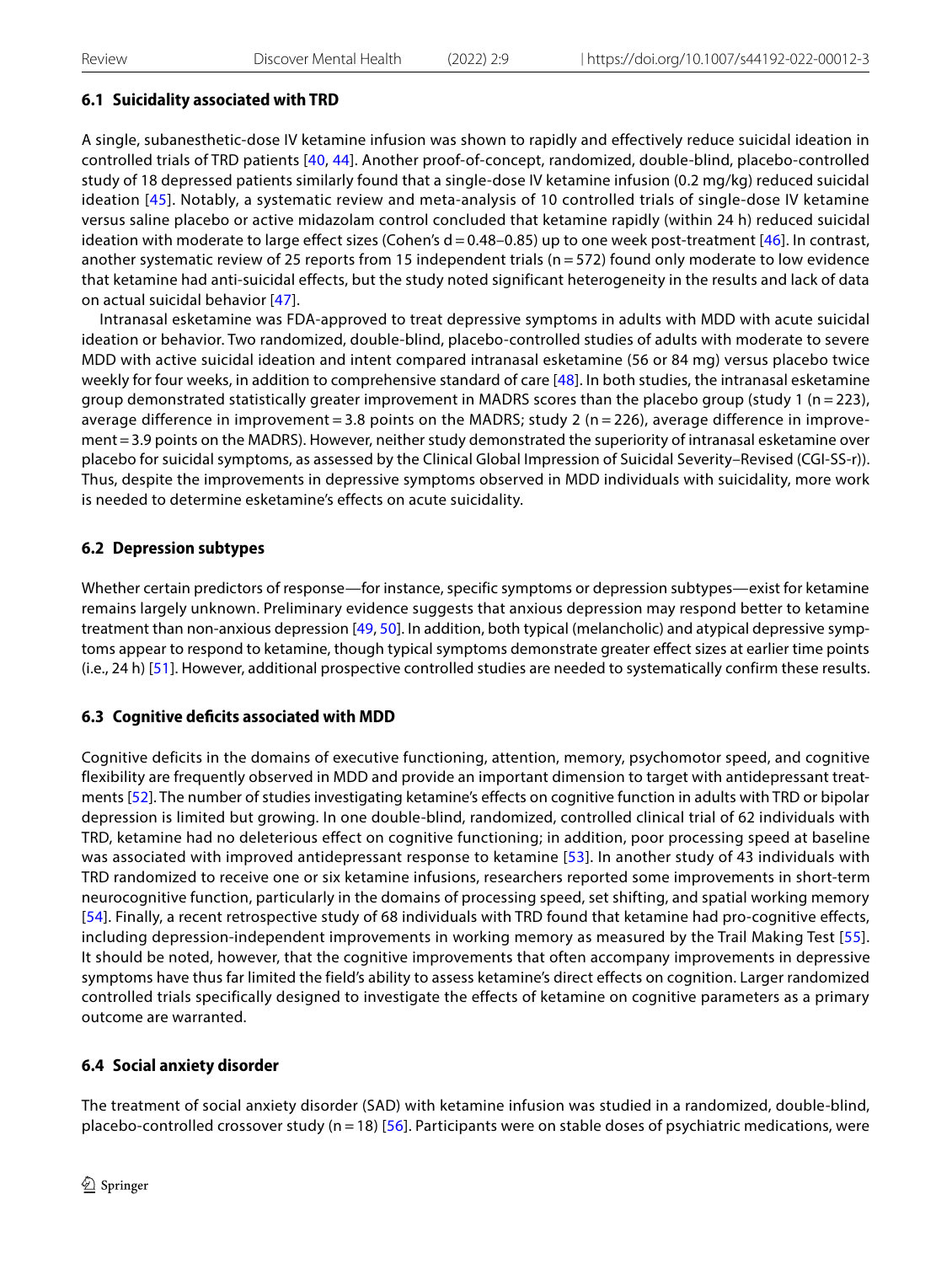not taking any as-needed medications for anxiety during the trial, and were not receiving cognitive behavioral therapy. IV ketamine (0.5 mg/kg) and saline placebo infusions were randomized and administered 28 days apart. Compared to placebo, ketamine significantly reduced anxiety, as assessed via the Leibowitz Social Anxiety Score (LSAS).

#### **6.5 Post‑traumatic stress disorder**

A proof-of-concept, randomized, double-blind, crossover study compared the efects of IV ketamine (0.5 mg/kg) versus the active placebo control midazolam (0.045 mg/kg) in 41 patients with chronic post-traumatic stress disorder (PTSD) [[57](#page-12-3)]. The study included a two-week medication-free period and defned primary endpoint as change in PTSD symptom severity as measured by the Impact of Event Scale-Revised (IES-R). Compared to midazolam, ketamine signifcantly reduced PTSD symptom severity at 24 h post-infusion by a mean diference of 12.7 points on the IES-R.

Another randomized, double-blind, parallel-arm, active placebo-controlled study assessed the efficacy of repeat-dose IV ketamine infusion in 30 patients with PTSD [[58](#page-12-4)]. Participants received six infusions of either IV ketamine (0.5 mg/kg) or midazolam (0.045 mg/kg) over two consecutive weeks. The primary endpoint was defned as change from baseline to two weeks in PTSD symptom severity, as measured by the Clinician-Administered PTSD Scale for DSM-5 (CAPS-5). Compared to active placebo, ketamine signifcantly improved PTSD symptom severity with a mean diference of 11.9 points between the ketamine and placebo groups. In ketamine responders, the median time to loss of response was 27.5 days. Although promising, more studies are needed to assess the efficacy and safety of ketamine for treating chronic PTSD.

#### **6.6 Obsessive compulsive disorder**

A proof-of-concept, randomized, double-blind, placebo-controlled crossover study was conducted in 15 patients with obsessive–compulsive disorder (OCD) [[59\]](#page-12-5). Patients were drug-free and received an IV infusion of saline or ketamine, randomized to be given one week apart. The OCD visual analog scale (OCD-VAS) and Yale-Brown Obsessive–Compulsive Scale (Y-BOCS) were used to measure OCD symptom severity. Due to carryover efects associated with ketamine, only data from the frst phase of the study were analyzed. Ketamine infusion signifcantly improved OCD symptoms compared to placebo. Specifcally, 50% of participants in the ketamine group met criteria for treatment response one week postinfusion, whereas no participants in the placebo group did.

#### **6.7 Substance use disorders**

Preliminary data from a small number of completed studies in cocaine, opioid, and alcohol use disorders suggest that ketamine may be useful in treating substance use disorders (reviewed in [\[60\]](#page-12-6)). Another recent, double-blind, placebocontrolled, phase 2 study of 96 individuals with severe alcohol use found that three ketamine infusions (0.8 mg/kg) per week signifcantly increased the number of days abstinent at three and six months compared to placebo. [[61\]](#page-12-7). In a secondary analysis, the researchers also investigated the efects of combining psychotherapy and ketamine, but the efect size failed to achieve statistical signifcance. In this context, ketamine may prove useful in both substance use abstinence and in the management of withdrawal symptoms. However, further research is warranted to better characterize the efficacy of ketamine use for these disorders.

### **6.8 Efcacy in the palliative care setting**

The prevalence of MDD in patients with serious late-stage illness has been estimated to be as high as one in three. However, an estimated 75% of patients in palliative care who begin treatment with traditional antidepressants pass away just two weeks into treatment, well shy of the estimated six weeks necessary for traditional antidepressants to be efective. Consequently, the rapid antidepressant efects of ketamine have garnered much interest in the palliative care setting. Data from 11 open-label studies and one small, randomized, controlled clinical trial suggest that ketamine has robust antidepressant efects in palliative care settings, though its analgesic properties appear limited [[62\]](#page-12-8). Notably, however, while ketamine's efects on physical pain were limited at subanesthetic doses, opioid use was decreased when ketamine was used in the palliative care setting [\[62](#page-12-8)]. This overlap between chronic pain and depression and the underlying neurobiology has generated much interest in the opioidergic hypothesis for ketamine. More research is necessary to determine which palliative care patients would most beneft from ketamine and how to optimize their treatment.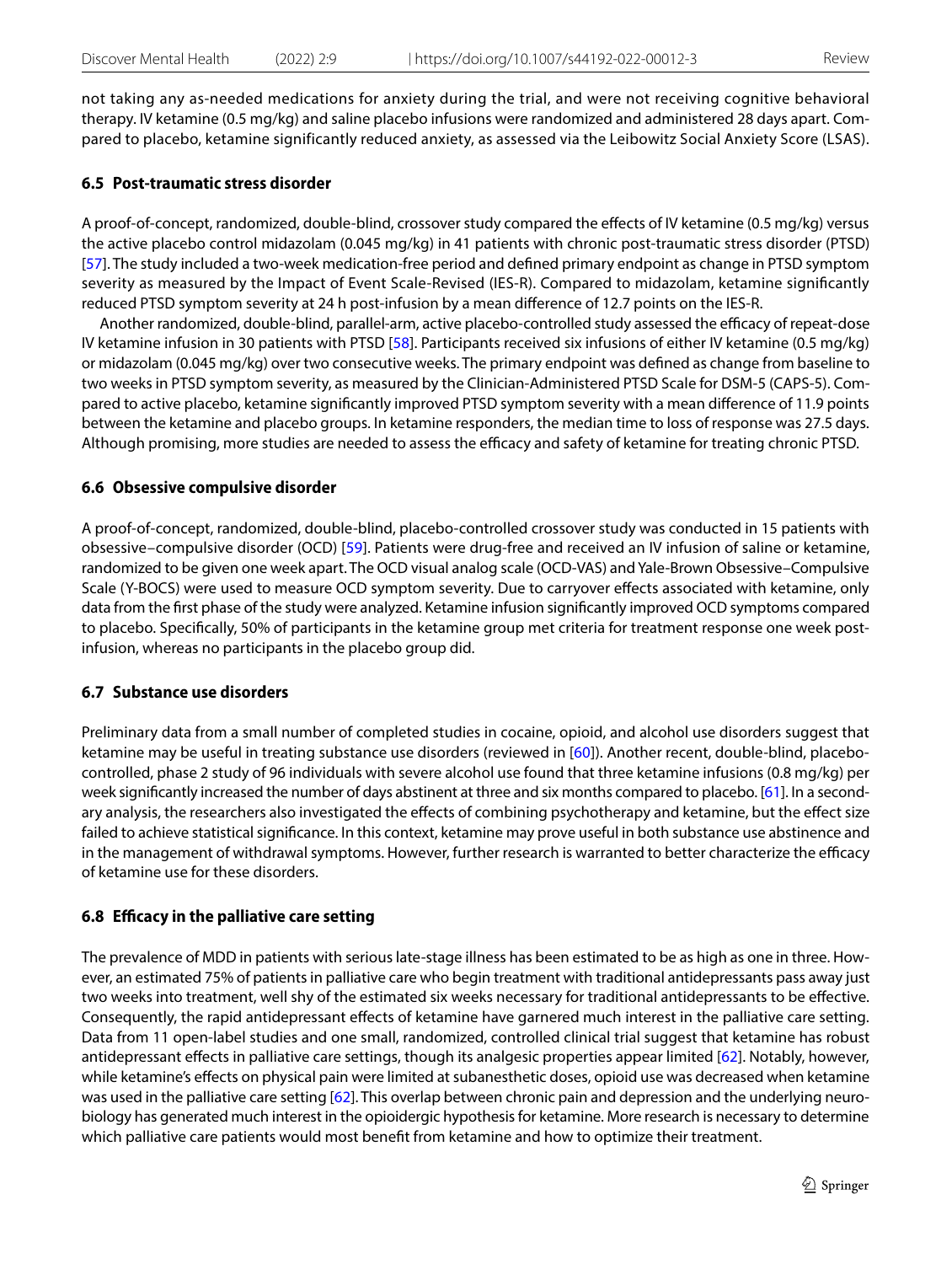### **6.9 Eating disorders**

Few studies have explored ketamine use in the treatment of eating disorders. In one open-label study of 15 patients with chronic and refractory eating disorders, ketamine was infused at 20 mg/hr for 10 h, and patients also received 20 mg of the opioid antagonist nalmefene twice daily [[63\]](#page-12-9). Nine of the 15 patients responded to ketamine infusion, as characterized by return to normal eating behavior and normal weight relative to height. Responders had an average of 4.1 $\pm$ 0.8 infusions and a signifcant decrease in their compulsion scores.

In addition, a few case reports and case series have also explored ketamine use in the treatment of eating disorders. These include a case report of complete cessation of behavioral symptoms in bulimia nervosa at three months follow-up after three courses of IV ketamine (0.5 mg/kg over 40 min)-assisted psychotherapy [\[64](#page-12-10)]; a case report of remission of anorexia nervosa at six months follow-up after a series of titrated IV ketamine infusions (0.75 mg/kg to 1.2 mg/kg over 45 min) [[65](#page-12-11)]; and a case series of four patients with eating disorder and TRD who received IM ketamine injections with varying degrees of improvement in eating disorder symptoms [[66](#page-12-12)]. Despite these interesting preliminary results and the burgeoning interest in using ketamine to treat eating disorders, the lack of controlled clinical trials reported at this time suggests that more work is needed to better characterize ketamine's potential for treating this patient population.

# <span id="page-7-0"></span>**7 Ketamine‑assisted psychotherapy**

The theory behind using ketamine in conjunction with psychotherapy is based on the notion that ketamine's dissociative efects could allow patients greater disinhibition and cognitive fexibility that, in turn, would allow them to better engage in therapy sessions. In addition, therapies such as cognitive behavior therapy (CBT) might strengthen and maintain these ketamine-related improvements in cognitive restructuring of inaccurate beliefs and associated maladaptive information processing. To date, ketamine's utility in enhancing psychotherapy has mainly been explored in smaller studies. One open-label study of 16 patients with TRD found that psychotherapy extended ketamine's rapid antidepressant efects, though most responders relapsed after ceasing CBT [\[67\]](#page-12-13). A recent follow-up study randomized 28 patients who had achieved response after six ketamine infusions to receive either CBT or treatment as usual [\[67](#page-12-13)]. After 14 weeks of therapy, the investigators found a moderate, though not statistically signifcant, improvement in MADRS scores and a signifcant efect as measured by the Quick Inventory of Depressive Symptomatology, Self-Report 16-Item (QIDS-SR-16) in the CBT group. Another study of ketamine-assisted psychotherapy in 235 participants with a range of diagnoses combined data from three private practices that employed an average ketamine dose of 200–250 mg sublingually or 80–90 mg intramuscularly [[68](#page-12-14)]. Patients experienced clinically signifcant improvements in depressive and anxiety symptoms as measured by the Beck Depression Inventory (BDI) and the Hamilton Anxiety Rating Scale (HAM-A). However, no control group was included, and the wide range of settings and methods limits these results. Larger randomized, powered studies are needed to determine whether psychotherapy-assisted ketamine treatment can sustain this agent's antidepressant efects.

Despite the preliminary nature of the evidence described above, a small number of studies have examined the promising efects of ketamine combined with psychotherapy for treating disorders other than depression, including alcohol, heroin, cocaine, and cannabis abuse [[69–](#page-12-15)[72](#page-12-16)]. Ketamine was found to have benefits in treating substance addiction and dependence, increasing abstinence rates, reducing relapse rates, and decreasing cravings. Taken together, the positive fndings from these preliminary studies suggest that the methodology involved in ketamine-assisted psychotherapy is presently evolving; additional studies are needed to optimize its use.

# **8 Adverse efects of ketamine**

Ketamine is classifed as a Schedule III controlled substance under the Controlled Substance Act and, as noted above, approved by the FDA for anesthetic indications [\[73\]](#page-12-17). Common adverse effects associated with anesthetic ketamine use include emergence reactions, hemodynamic instability, and respiratory depression. These symptoms are very rarely reported at the subanesthetic doses typically administered to treat depression. At the higher doses often associated with illicit use, ketamine can induce a condition termed the "K-hole", in which the individual may be non-communicative due to dissociative symptoms, lack of awareness of self and environment, and/or unresponsiveness to external stimuli.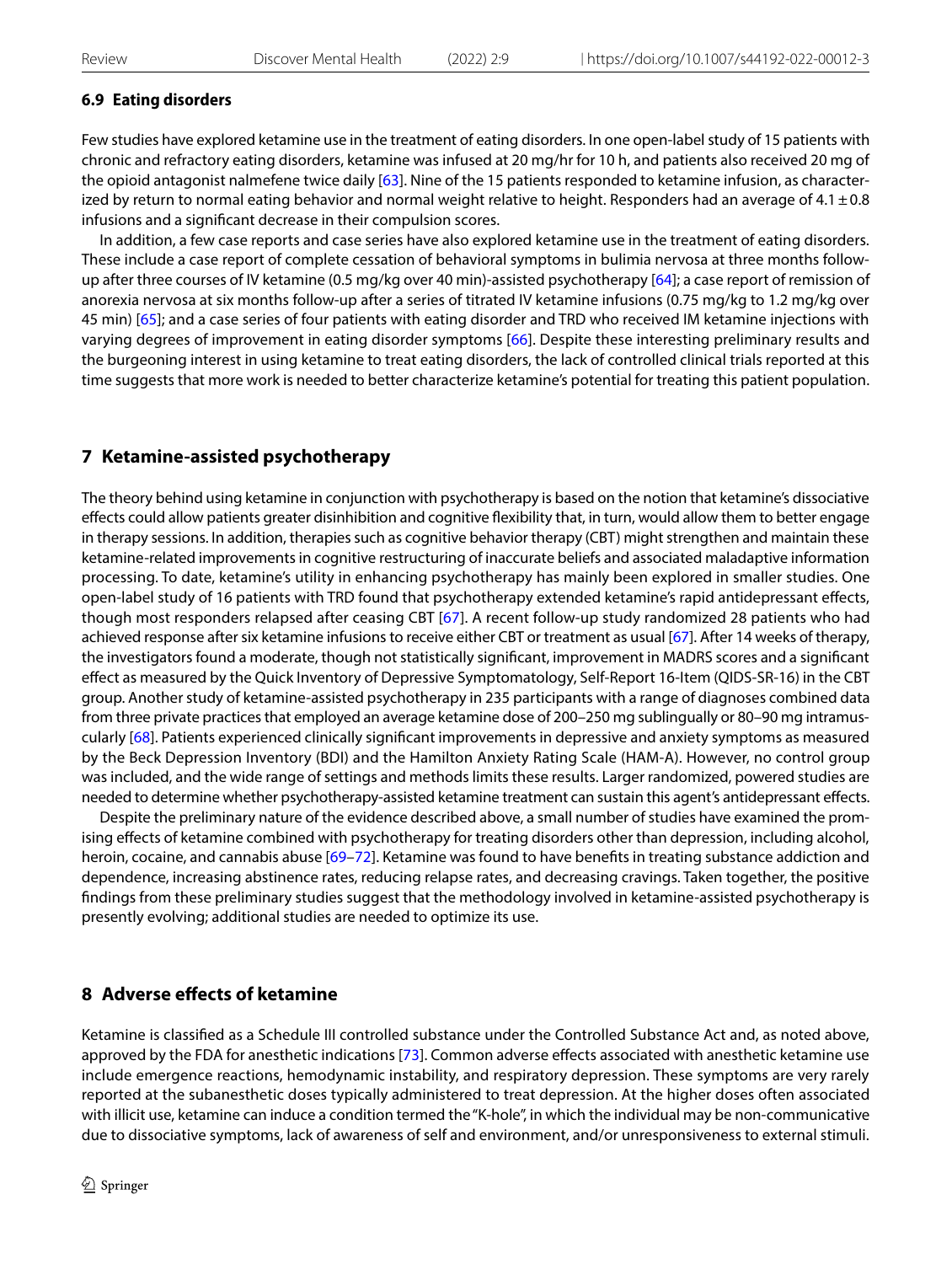Symptoms are typically self-resolving, and management in these situations is supportive [\[74](#page-12-18)]. There is also a risk of abuse and dependence with ketamine, and repeated use may result in tolerance and dependence; individuals may experience withdrawal.

Compared to anesthetic doses (typically 1–3 mg/kg) [[75,](#page-12-19) [76](#page-12-20)], the sub-anesthetic dose of ketamine used to treat TRD is considerably lower (typically 0.5 mg/kg), with a concomitant reduction in risk of adverse efects. Commonly reported side efects associated with single-dose IV ketamine infusion for TRD include psychotomimetic symptoms (e.g. dissociation, hallucinations), sympathomimetic symptoms (e.g. hypertension, tachycardia), and vestibular symptoms (e.g. nausea, vomiting, headache, dizziness) [\[74\]](#page-12-18). While these efects traditionally occur during infusion and are usually transient, the psychotomimetic symptoms may be distressing for some individuals who experience signifcant dissociative symptoms. Studies of ketamine in bipolar depression found similar self-limited psychotomimetic and dissociative symptoms that warrant close safety and tolerability monitoring [[77](#page-12-21)]. It should be noted that ketamine's dissociative efects have been investigated as potentially contributing to its antidepressant efects, particularly in the psychotherapy models discussed in Sect. [7.](#page-7-0) However, these dissociative efects have not been found to be necessary for ketamine's antidepressant efects [[78](#page-12-22), [79\]](#page-12-23).

Common adverse events associated with intranasal esketamine similarly include psychotomimetic, sympathomimetic, and vestibular symptoms. Contraindications to esketamine include aneurysmal vascular disease or arteriovenous malformation, intracerebral hemorrhage, and hypersensitivity to esketamine, ketamine, or any of their excipients [[80\]](#page-12-24)*.* The warning label for esketamine includes risk for sedation, dissociation, abuse, and misuse, as well as suicidal thoughts and behaviors in pediatric and young adult patients. Side efects of both ketamine and esketamine can be monitored using a questionnaire such as the Ketamine Side Efect Tool (KSET) [[81\]](#page-12-25). Currently, the long-term risks and side efects of both ketamine and esketamine for TRD are not well-characterized. More evidence is needed to better understand the safety profles of both agents.

#### **9 Guidelines and recommendations**

The clinical use of ketamine is rapidly expanding, underscoring the need for standardized guidelines to direct its use. This is particularly important given that ketamine use for TRD is currently not approved by the FDA despite a signifcant body of evidence supporting its efficacy and safety. Interestingly, one recent study noted that, although six electroconvulsive therapy (ECT) sessions were superior to six ketamine sessions in treating TRD, both regimens were safe and efective in treating MDD [[82\]](#page-12-26). Furthermore, the approval of esketamine by both the FDA and the European Medicines Agency (EMA) highlights the utility of ketamine-like agents.

The guidelines recently published by the Canadian Network for Mood and Anxiety Treatments (CANMAT) provide a comprehensive evidence-based guide for clinicians to confdently evaluate optimal treatment decisions for their patients. These guidelines gave a single infusion of IV ketamine Level 1 evidence for efficacy and recommended its use as a third-line treatment option in adults with TRD [\[83\]](#page-12-27). Guidelines published by *JAMA Psychiatry* [[84](#page-12-28)] and, more recently, the *American Journal of Psychiatry (AJP)* [[85](#page-12-29)] also underscore the strong evidence for ketamine's antidepressant efficacy and provide detailed recommendations for its clinical use with necessary precautions to ensure patient safety. The relative efficacy of IV racemic ketamine versus intranasal esketamine has not yet been established in adequately designed head-to-head trials.

The evidence for multiple infusions—either in acute series or as ongoing maintenance treatment—is more limited and was characterized accordingly as Level 3 in the CANMAT guidelines. The limited data refect in part that ketamine is used off-label, and that there is therefore less incentive and funding available to support conducting large, controlled continuation and maintenance studies with this agent. Current CANMAT guidelines suggest that the need for repeated and maintenance ketamine infusions should be carefully assessed on a case-by-case basis to consider potential risks and benefts. A recent review of the available evidence supporting current strategies for extending and maintaining antidepressant response to ketamine suggested several options, including repeated continued treatments with either IV ketamine, intranasal esketamine, or oral ketamine; gradually decreasing the frequency of maintenance ketamine dosing while switching treatment to traditional antidepressants, mood stabilizers, or ECT; and integrating psychotherapy and psychosocial interventions into the treatment plan [\[86\]](#page-13-0). Although the evidence is limited to expert recommendations, clinical experience, and preliminary research evidence, this discussion can help clinicians currently pondering efective treatment strategies for maintaining antidepressant response.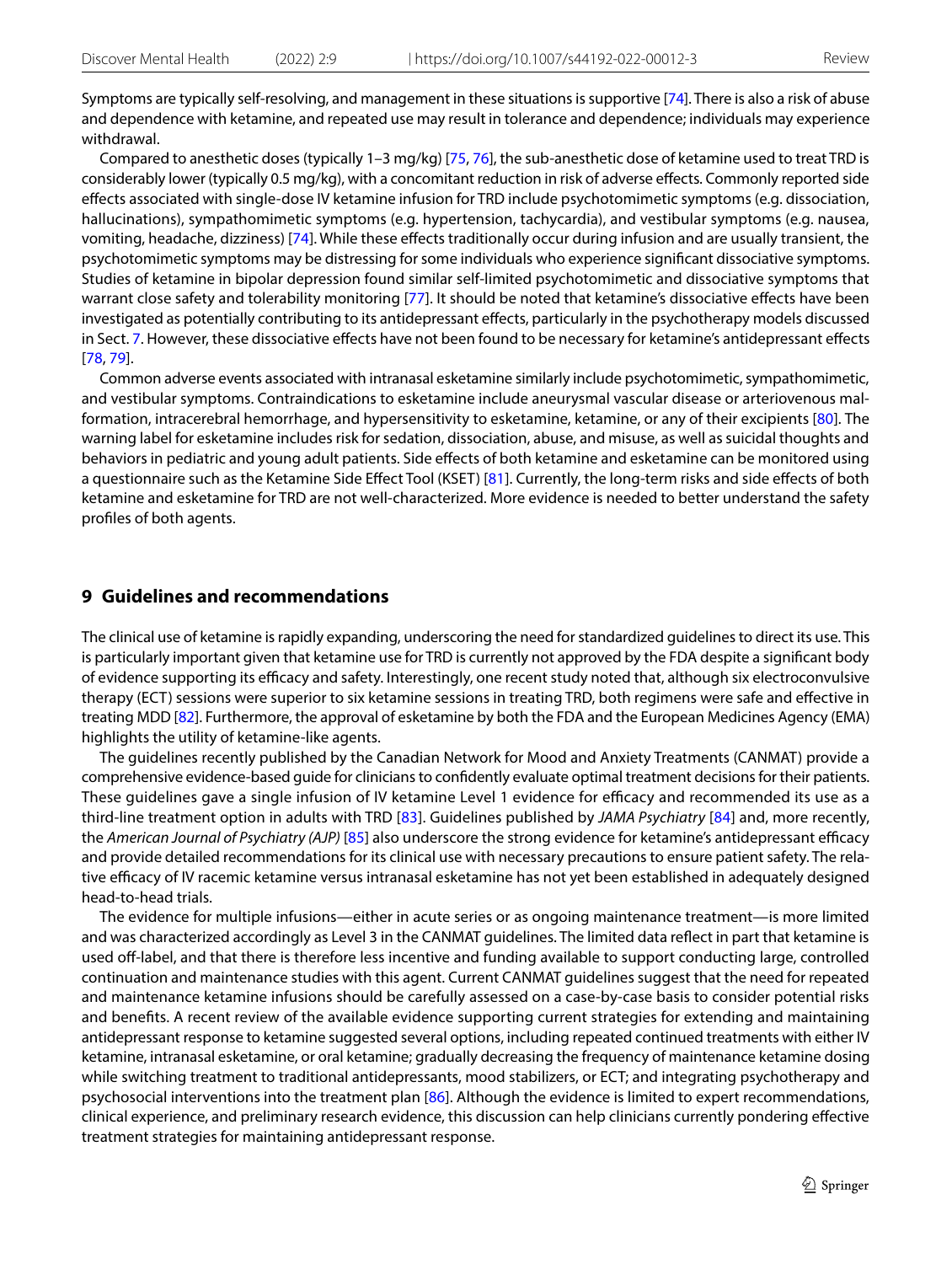Finally, it should be noted that the CANMAT guidelines determined the evidence for non-IV formulations of racemic ketamine to be limited to Level 3 or 4. The *AJP* guidelines also compare the routes of administration for ketamine versus esketamine, their clinical dose ranges, and their bioavailibities. Given the limited evidence regarding the efficacy of oral and other routes of administration and the risk for misuse and diversion, the use of racemic ketamine should be limited to specialists with ketamine-prescribing expertise who are affiliated with tertiary or specialized centers. At present, esketamine and ketamine should be administered in clinical settings with sufficient means of monitoring patients and providing immediate care if necessary.

### **10 Future directions**

A growing body of scientifc research supports the rapid antidepressant and anti-suicidal efects of ketamine in treating TRD and bipolar depression. In particular, clinical use of ketamine is rapidly expanding, despite the lack of sufficient data and few standardized guidelines to direct its use, particularly for maintenance treatment and for other formulations such as sublingual, oral, and intramuscular. Larger studies of repeat-dose administration and long-term treatment data are both needed to inform evidence-based practice guidelines. Further evidence is needed to better understand ketamine's safety profle over longer periods of time, and its use should continue to be reserved for patients who have failed to respond to multiple existing treatment options.

Despite these challenges, studying the mechanistic processes and biomarkers that underlie ketamine's unique proper-ties has fundamentally changed our understanding of the pathophysiology of mood disorders [[87\]](#page-13-1). Efforts to elucidate ketamine's mechanism of action have focused attention on several areas, including: glutamatergic receptors (e.g., AMPA, mGluR); mediation via opioidergic mechanisms; the interplay between the glutamatergic and GABA-ergic systems; and downstream efects on signal transduction cascades such as mTOR, cellular proliferation, and neuroplasticity cascades [[88](#page-13-2)]. This paradigm shift has expanded our vision of depressive disorders as disorders of neuroplasticity rather than merely dysfunctions in monoamine neurotransmitter systems. Furthermore, in the search to identify or develop agents whose mechanism of action mirrors ketamine's but are not associated with its side efects or risk of abuse has directly led to the development of promising novel therapeutics. In addition to the FDA approval of esketamine, ketamine-related agents under investigation include arketamine, the (*R*)-enantiomer of ketamine, and (2*R*,6*R*)-hydroxynorketamine (HNK), a ketamine metabolite. Both are being studied in Phase 1 human trials. Notably, animal studies found that arketamine has more potent, longer-lasting antidepressant effects than either ketamine or esketamine with fewer behavioral side effects and lower abuse potential [\[11](#page-10-9)].

# **11 Conclusion/summary**

As reviewed above, strong evidence supports the rapid, although temporary, antidepressant and anti-suicidal efects of a single IV ketamine infusion for TRD and bipolar depression. In addition, investigations into ketamine's efectiveness for other disorders or subtypes, alternate formulations, and its use in conjunction with therapy all require additional study and must be reproduced consistently before being added to standardized treatment guidelines. Nevertheless, the paradigm-shifting nature of the antidepressant response associated with IV ketamine and intranasal esketamine, their growing use in the community, and the evidence-based treatment recommendations for their use in mood disorders all underscore the importance of this novel addition to the treatment armamentarium for TRD.

**Author contributions** All authors contributed equally to the literature search, generation of the fgure, writing, and revision of this manuscript. All authors approved the fnal version of the paper All authors read and approved the fnal manuscript.

**Funding** Open Access funding provided by the National Institutes of Health (NIH). Funding for this work was provided by the Intramural Research Program at the National Institute of Mental Health, National Institutes of Health (IRP-NIMH-NIH; ZIAMH002857). The work was completed as part of the authors' official duties as Government employees. The views expressed do not necessarily reflect the views of the NIH, the Department of Health and Human Services, or the United States Government.

**Data availability** Not applicable.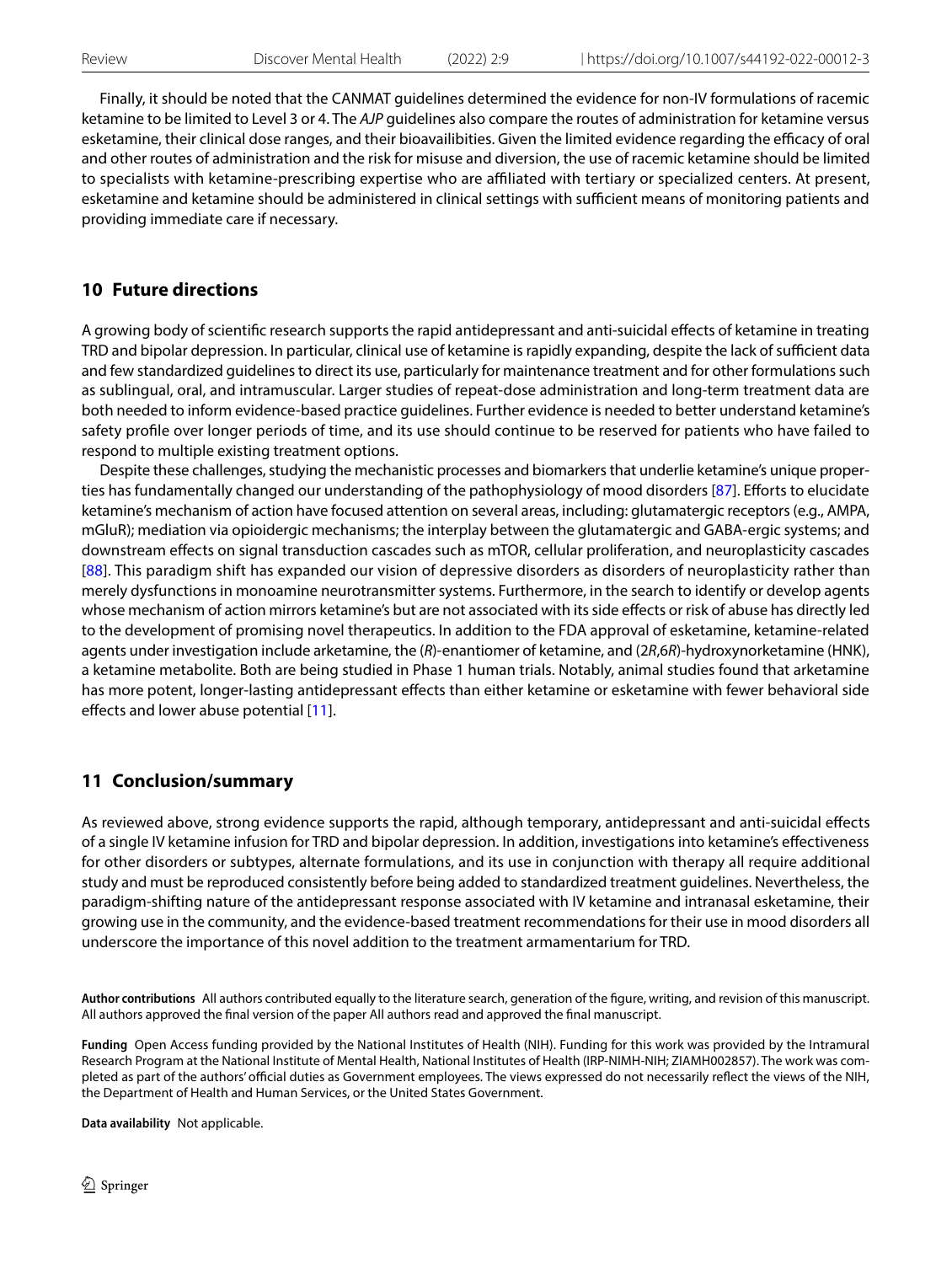#### **Code availability** Not applicable.

#### **Declarations**

**Competing interests** Dr. Zarate is listed as a co-inventor on a patent for the use of ketamine in major depression and suicidal ideation; as a co-inventor on a patent for the use of (2R,6R)-hydroxynorketamine, (S)-dehydronorketamine, and other stereoisomeric dehydroxylated and hydroxylated metabolites of (R,S)-ketamine metabolites in the treatment of depression and neuropathic pain; and as a co-inventor on a patent application for the use of (2R,6R)-hydroxynorketamine and (2S,6S)-hydroxynorketamine in the treatment of depression, anxiety, anhedonia, suicidal ideation, and post-traumatic stress disorders. He has assigned his patent rights to the US government but will share a percentage of any royalties that may be received by the government. All other authors have no confict of interest to disclose, fnancial or otherwise.

**Open Access** This article is licensed under a Creative Commons Attribution 4.0 International License, which permits use, sharing, adaptation, distribution and reproduction in any medium or format, as long as you give appropriate credit to the original author(s) and the source, provide a link to the Creative Commons licence, and indicate if changes were made. The images or other third party material in this article are included in the article's Creative Commons licence, unless indicated otherwise in a credit line to the material. If material is not included in the article's Creative Commons licence and your intended use is not permitted by statutory regulation or exceeds the permitted use, you will need to obtain permission directly from the copyright holder. To view a copy of this licence, visit<http://creativecommons.org/licenses/by/4.0/>.

### **References**

- <span id="page-10-0"></span>1. Li L, Vlisides PE. Ketamine: 50 years of modulating the mind. Front Hum Neurosci. 2016;10:612.
- <span id="page-10-1"></span>2. Trullas R, Skolnick P. Functional antagonists at the NMDA receptor complex exhibit antidepressant actions. Eur J Pharmacol. 1990;21(185):1–10.
- <span id="page-10-2"></span>3. Yilmaz A, Schulz D, Aksoy A, Canbeyli R. Prolonged efect of an anesthetic dose of ketamine on behavioral despair. Pharmacol Biochem Behav. 2007;71:341–4.
- 4. Garcia LS, Comim CM, Valvassori SS, Réus GZ, Andreazza C, Stertz L, et al. Chronic administration of ketamine elicits antidepressantlike efects in rats without afecting hippocampal brain-derived neurotrophic factor protein levels. Basic Clin Pharmacol Toxicol. 2008;103:502–6.
- <span id="page-10-3"></span>5. Skolnick P, Popik P, Trullas R. Glutamate-based antidepressants: 20 years on. Trends Pharmacol Sci. 2009;30:563–9.
- <span id="page-10-4"></span>6. Zeilhofer HU, Swandulla D, Geisslinger G, Brune K. Diferential efects of ketamine enantiomers on NMDA receptor currents in cultured neurons. Eur J Pharmacol. 1992;213:155–8.
- <span id="page-10-5"></span>7. Skolnick P, Layer RT, Popik P, Nowak G, Paul IA, Trullas R. Adaptation of N-methyl-D-aspartate (NMDA) receptors following antidepressant treatment: implications for the pharmacotherapy of depression. Pharmacopsychiatry. 1996;29:23–6.
- <span id="page-10-6"></span>8. Zanos P, Moaddel R, Morris PJ, Riggs LM, Highland JN, Georgiou P, et al. Ketamine and ketamine metabolite pharmacology: insights into therapeutic mechanisms. Pharmacol Rev. 2018;70:621–60.
- <span id="page-10-7"></span>9. Yang Y, Cui Y, Sang K, Dong Y, Ni Z, Ma S, et al. Ketamine blocks bursting in the lateral habenula to rapidly relieve depression. Nature. 2018;554:317–22.
- <span id="page-10-8"></span>10. Lener MS, Niciu MJ, Ballard ED, Park M, Park LT, Nugent AC, et al. Glutamate and gamma-aminobutyric acid systems in the pathophysiology of major depression and antidepressant response to ketamine. Biol Psychiatry. 2017;81:886–97.
- <span id="page-10-9"></span>11. Zanos P, Moaddel R, Morris PJ, Georgiou P, Fischell J, Elmer GI, et al. NMDAR inhibition-independent antidepressant actions of ketamine metabolites. Nature. 2016;26(533):481–6.
- <span id="page-10-10"></span>12. Chaki S, Yoshikawa R, Hirota S, Shimazaki T, Maeda M, Kawashima N, et al. MGS0039: a potent and selective group II metabotropic glutamate receptor antagonist with antidepressant-like activity. Neuropharmacology. 2004;46:457–67.
- <span id="page-10-11"></span>13. Witkin JM, Monn JA, Schoepp DD, Li X, Overshiner C, Mitchell SN, et al. The rapidly acting antidepressant ketamine and the mGlu2/3 receptor antagonist LY341495 rapidly engage dopaminergic mood circuits. J Pharmacol Exp Ther. 2016;358:71–82.
- <span id="page-10-12"></span>14. Williams NR, Heifets BD, Blasey C, Sudheimer K, Pannu J, Pankow H, et al. Attenuation of antidepressant efects of ketamine by opioid receptor antagonism. Am J Psychiatry. 2018;175:1205–15.
- <span id="page-10-13"></span>15. Nikkheslat N. Targeting infammation in depression: Ketamine as an anti-infammatory antidepressant in psychiatric emergency. Brain Behav Immun Health. 2021;18:100383.
- <span id="page-10-14"></span>16. Zanos P, Gould TD. Mechanisms of ketamine action as an antidepressant. Mol Psychiatry. 2018;23:801–11.
- <span id="page-10-15"></span>17. Zanos P, Thompson SM, Duman RS, Zarate CA Jr, Gould TD. Convergent mechanisms underlying rapid antidepressant action. CNS Drugs. 2018;32:197–227.
- <span id="page-10-16"></span>18. Bonaventura J, Lam S, Carlton M, Boehm MA, Gomez JL, Solís O, et al. Pharmacological and behavioral divergence of ketamine enantiomers: implications for abuse liability. Mol Psychiatry. 2021. [https://doi.org/10.1038/s41380-021-01093-2.](https://doi.org/10.1038/s41380-021-01093-2)
- <span id="page-10-17"></span>19. Freeman MP, Papakostas GI, Hoeppner B, Mazzone E, Judge H, Cusin C, et al. Sex diferences in response to ketamine as a rapidly acting intervention for treatment resistant depression. J Psychiatr Res. 2019;110:166–71.
- <span id="page-10-18"></span>20. Ponton E, Turecki G, Nagy C. Sex diferences in the behavioral, molecular, and structural efects of ketamine treatment in depression. Int J Neuropsychopharmacol. 2022;25:75–84.
- <span id="page-10-20"></span>21. Henter ID, Park LT, Zarate CAJ. Novel glutamatergic modulators for the treatment of mood disorders: current status. CNS Drugs. 2021;35:527–43.
- <span id="page-10-19"></span>22. Berman RM, Cappiello A, Anand A, Oren DA, Heninger GR, Charney DS, et al. Antidepressant efects of ketamine in depressed patients. Biol Psychiatry. 2000;15(47):351–4.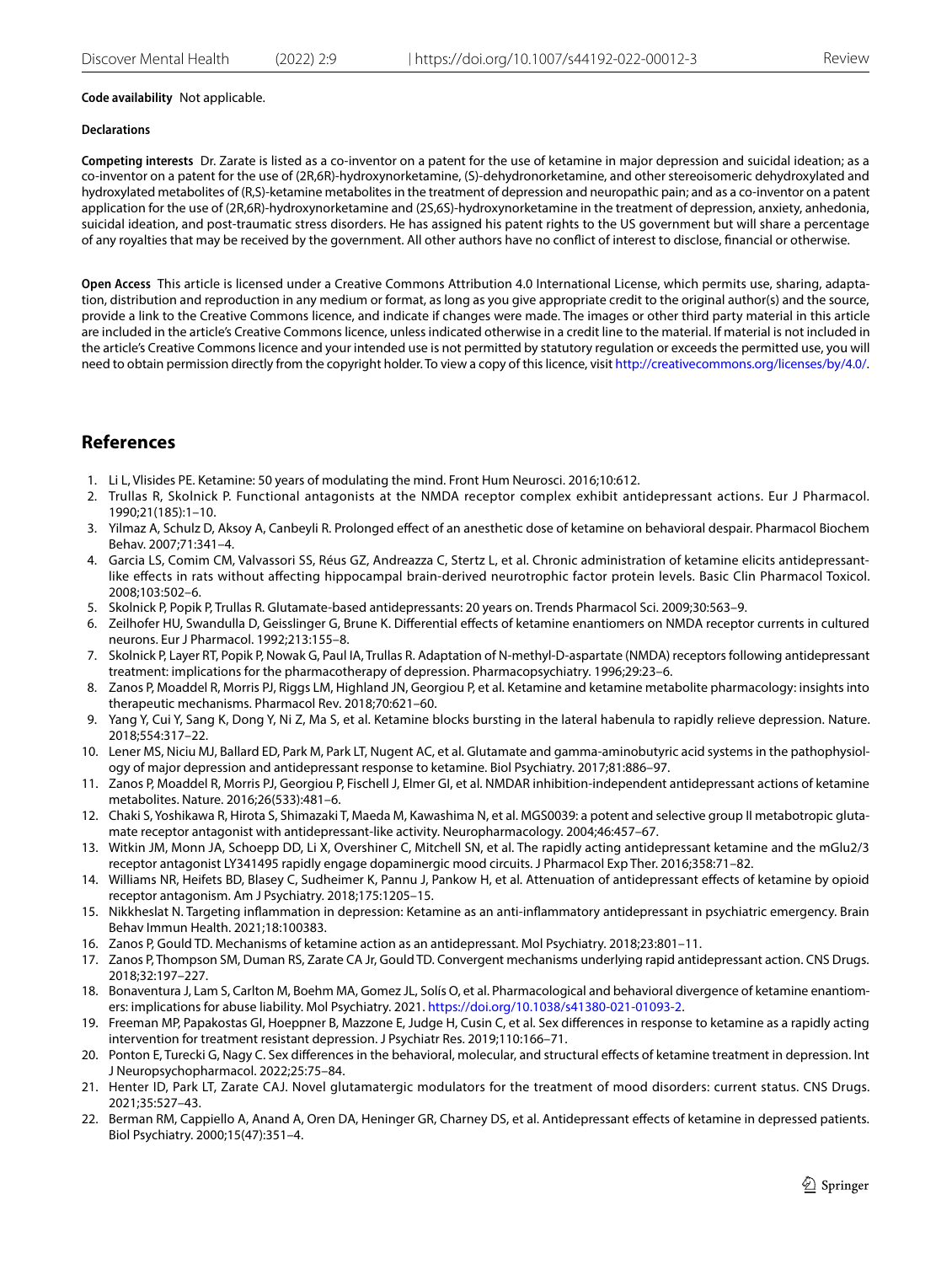- <span id="page-11-0"></span>23. Zarate CA Jr, Singh JB, Carlson PJ, Brutsche NE, Ameli R, Luckenbaugh DA, et al. A randomized trial of an N-methyl-D-aspartate antagonist in treatment-resistant major depression. Arch Gen Psychiatry. 2006;63:856–64.
- <span id="page-11-1"></span>24. Kishimoto T, Chawla JM, Hagi K, Zarate CA, Kane JM, Bauer M, et al. Single-dose infusion ketamine and non-ketamine N-methyl-daspartate receptor antagonists for unipolar and bipolar depression: a meta-analysis of efficacy, safety and time trajectories. Psychol Med. 2016;46:1459–72.
- <span id="page-11-2"></span>25. Caddy C, Giaroli G, White TP, Shergill SS, Tracy DK. Ketamine as the prototype glutamatergic antidepressant: pharmacodynamic actions, and a systematic review and meta-analysis of efficacy. Ther Adv Psychopharmacol. 2014;4:75-99.
- 26. McGirr A, Berlim MT, Bond DJ, Fleck MP, Yatham LN, Lam RW. A systematic review and meta-analysis of randomized, double-blind, placebocontrolled trials of ketamine in the rapid treatment of major depressive episodes. Psychol Med. 2015;45:693–704.
- 27. Newport DJ, Carpenter LL, McDonald WM, Potash JB, Tohen M, Nemeroff CB, et al. Ketamine and other NMDA antagonists: early clinical trials and possible mechanisms in depression. Am J Psychiatry. 2015;1(172):950–66.
- <span id="page-11-3"></span>28. Romeo B, Choucha W, Fossati P, Rotge JY. Meta-analysis of short- and mid-term efficacy of ketamine in unipolar and bipolar depression. Psychiatry Res. 2015;15(230):682–8.
- <span id="page-11-4"></span>29. Dwyer JB, Landeros-Weisenberger A, Johnson JA, Tobon AL, Flores JM, Nasir M, et al. Efficacy of intravenous ketamine in adolescent treatmentresistant depression: a randomized midazolam-controlled trial. Am J Psychiatry. 2021;178:352–62.
- <span id="page-11-5"></span>30. Diazgranados N, Ibrahim L, Brutsche NE, Newberg A, Kronstein P, Khalife S, et al. A randomized add-on trial of an N-methyl-D-aspartate antagonist in treatment-resistant bipolar depression. Arch Gen Psychiatry. 2010;67:793–802.
- <span id="page-11-6"></span>31. Zarate CA Jr, Brutsche NE, Ibrahim L, Franco-Chaves J, Diazgranados N, Cravchik A, et al. Replication of ketamine's antidepressant efficacy in bipolar depression: a randomized controlled add-on trial. Biol Psychiatry. 2012;1(71):939–46.
- <span id="page-11-7"></span>32. Rybakowski JZ, Permoda-Osip A, Bartkowska-Sniatkowska A. Ketamine augmentation rapidly improves depression scores in inpatients with treatment-resistant bipolar depression. Int J Psychiatry Clin Pract. 2017;21:99–103.
- <span id="page-11-8"></span>33. Fedgchin M, Trivedi M, Daly EJ, Melkote R, Lane R, Lim P, et al. Efficacy and safety of fixed-dose esketamine nasal spray combined with a new oral antidepressant in treatment-resistant depression: results of a randomized, double-blind, active-controlled study (TRANSFORM-1). Int J Neuropsychopharmacol. 2019;22:616–30.
- <span id="page-11-9"></span>34. Popova V, Daly EJ, Trivedi M, Cooper K, Lane R, Lim P, et al. Efficacy and safety of flexibly dosed esketamine nasal spray combined with a newly initiated oral antidepressant in treatment-resistant depression: a randomized double-blind active-controlled study. Am J Psychiatry. 2019;1(176):428–38.
- <span id="page-11-10"></span>35. Ochs-Ross R, Daly EJ, Zhang Y, Lane R, Lim P, Morrison RL, et al. Efficacy and safety of esketamine nasal spray plus an oral antidepressant in elderly patients with treatment-resistant depression—TRANSFORM-3. Am J Geriatr Psychiatry. 2020;28:121–41.
- <span id="page-11-11"></span>36. Daly EJ, Trivedi MH, Janik A, Li H, Zhang Y, Li X, et al. Efficacy of esketamine nasal spray plus oral antidepressant treatment for relapse prevention in patients with treatment-resistant depression: a randomized clinical trial. JAMA Psychiat. 2019;76:893–903.
- <span id="page-11-12"></span>37. aan het Rot M, Collins KA, Murrough JW, Perez AM, Reich DL, Charney DS, et al. Safety and efficacy of repeated-dose intravenous ketamine for treatment-resistant depression. Biol Psychiatry. 2010;67:139–45.
- 38. Murrough JW, Perez AM, Pillemer S, Stern J, Parides MK, aan het Rot M, et al. Rapid and longer-term antidepressant efects of repeated ketamine infusions in treatment-resistant major depression. Biol Psychiatry. 2013;74:250–6.
- <span id="page-11-14"></span>39. Singh JB, Fedgchin M, Daly EJ, De Boer P, Cooper K, Lim P, et al. A double-blind, randomized, placebo-controlled, dose-frequency study of intravenous ketamine in patients with treatment-resistant depression. Am J Psychiatry. 2016;01(173):816–26.
- <span id="page-11-13"></span>40. Phillips JL, Norris S, Talbot J, Birmingham M, Hatchard T, Ortiz A, et al. Single, repeated, and maintenance ketamine infusions for treatmentresistant depression: a randomized controlled trial. Am J Psychiatry. 2019;176:401–9.
- <span id="page-11-15"></span>41. Shiroma PR, Thuras P, Wels J, Albott CS, Erbes C, Tye S, et al. A randomized, double-blind, active placebo-controlled study of efficacy, safety, and durability of repeated vs single subanesthetic ketamine for treatment-resistant depression. Transl Psychiatry. 2020;10:206.
- <span id="page-11-16"></span>42. Ionescu DF, Bentley KH, Eikermann M, Taylor N, Akeju O, Swee MB, et al. Repeat-dose ketamine augmentation for treatment-resistant depression with chronic suicidal ideation: a randomized, double blind, placebo controlled trial. J Afect Disord. 2019;243:516–24.
- <span id="page-11-17"></span>43. Ionescu DF, Fu D-J, Qiu X, Lane R, Lim P, Kasper S, et al. Esketamine nasal spray for rapid reduction of depressive symptoms in patients with major depressive disorder who have active suicide ideation with intent: results of a Phase 3, double-blind, randomized study (ASPIRE II). Int J Neuropsychopharmacol. 2021;24:22–31.
- <span id="page-11-18"></span>44. Price RB, Iosifescu DV, Murrough JW, Chang LC, Al Jurdi RK, Iqbal SZ, et al. Efects of ketamine on explicit and implicit suicidal cognition: a randomized controlled trial in treatment-resistant depression. Depress Anxiety. 2014;31:335–43.
- <span id="page-11-19"></span>45. Domany Y, Shelton RC, McCullumsmith CB. Ketamine for acute suicidal ideation. An emergency department intervention: a randomized, double-blind, placebo-controlled, proof-of-concept trial. Depress Anxiety. 2020;37:224–33.
- <span id="page-11-20"></span>46. Wilkinson ST, Ballard ED, Bloch MH, Mathew SJ, Murrough JW, Feder A, et al. The efect of a single dose of intravenous ketamine on suicidal ideation: a systematic review and individual participant data meta-analysis. Am J Psychiatry. 2018;3(175):150–8.
- <span id="page-11-21"></span>47. Witt K, Potts J, Hubers A, Grunebaum MF, Murrough JW, Loo C, et al. Ketamine for suicidal ideation in adults with psychiatric disorders: a systematic review and meta-analysis of treatment trials. Aust N Z J Psychiatry. 2020;54:29–45.
- <span id="page-11-22"></span>48. Canuso CM, Singh JB, Fedgchin M, Alphs L, Lane R, Lim P, et al. Efficacy and safety of intranasal esketamine for the rapid reduction of symptoms of depression and suicidality in patients at imminent risk for suicide: results of a double-blind, randomized, placebo-controlled study. Am J Psychiatry. 2018;16(175):620–30.
- <span id="page-11-23"></span>49. Ionescu DF, Luckenbaugh DA, Niciu MJ, Richards EM, Slonena EE, Vande Voort JL, et al. Efect of baseline anxious depression on initial and sustained antidepressant response to ketamine. J Clin Psychiatry. 2014;75:e932–8.
- <span id="page-11-24"></span>50. Salloum NC, Fava M, Freeman MP, Flynn M, Hoeppner B, Hock RS, et al. Efcacy of intravenous ketamine treatment in anxious versus nonanxious unipolar treatment-resistant depression. Depress Anxiety. 2019;36:235–43.
- <span id="page-11-25"></span>51. Park L, Luckenbaugh DA, Pennybaker SJ, Hopkins MA, Henter ID, Lener MS, et al. The efects of ketamine on typical and atypical depressive symptoms. Acta Psychiatr Scand. 2020;142:394–401.
- <span id="page-11-26"></span>52. Knight MJ, Baune BT. Cognitive dysfunction in major depressive disorder. Curr Opin Psychiatry. 2018;31:26–31.
- <span id="page-11-27"></span>53. Murrough JW, Burdick KE, Levitch CF, Perez AM, Brallier JW, Chang LC, et al. Neurocognitive efects of ketamine and association with antidepressant response in individuals with treatment-resistant depression: a randomized controlled trial. Neuropsychopharmacology. 2015;40:1084–90.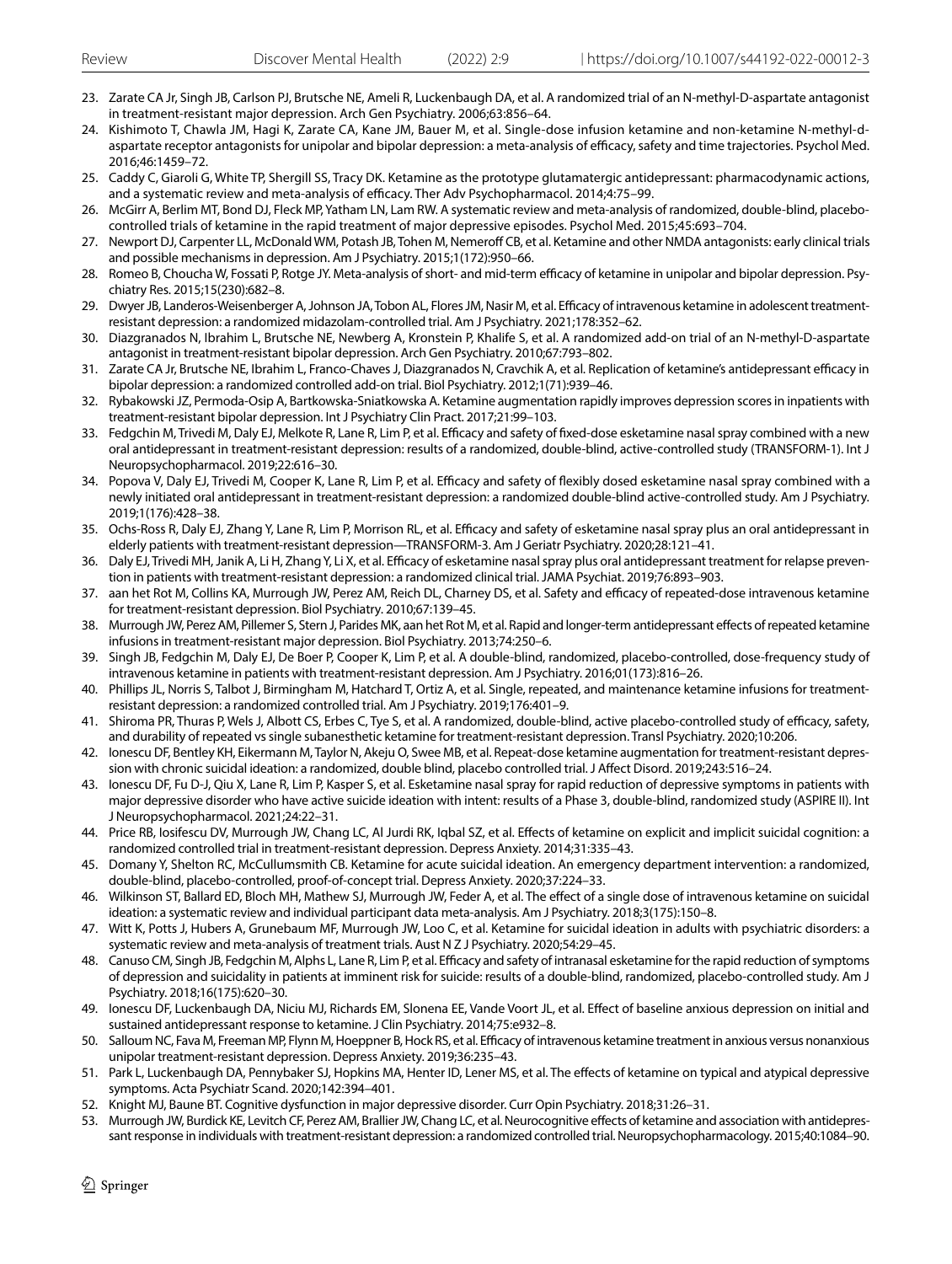- <span id="page-12-0"></span>54. Shiroma PR, Thuras P, Wels J, Albott CS, Erbes C, Tye S, et al. Neurocognitive performance of repeated versus single intravenous subanesthetic ketamine in treatment resistant depression. J Afect Disord. 2020;277:470–7.
- <span id="page-12-1"></span>55. McIntyre RS, Rosenblat JD, Rodrigues NB, Lipsitz O, Chen-Li D, Gee JG, et al. The efect of intravenous ketamine on cognitive functions in adults with treatment-resistant major depressive or bipolar disorders: Results from the Canadian rapid treatment center of excellence (CRTCE). Psychiatry Res. 2021;302:113993.
- <span id="page-12-2"></span>56. Taylor JH, Landeros-Weisenberger A, Coughlin C, Mulqueen J, Johnson JA, Gabriel D, et al. Ketamine for social anxiety disorder: a randomized, placebo-controlled crossover trial. Neuropsychopharmacology. 2018;43:325–33.
- <span id="page-12-3"></span>57. Feder A, Parides MK, Murrough JW, Perez AM, Morgan JE, Saxena S, et al. Efficacy of intravenous ketamine for treatment of chronic posttraumatic stress disorder: a randomized clinical trial. JAMA Psychiat. 2014;71:681–8.
- <span id="page-12-4"></span>58. Feder A, Costi S, Rutter SB, Collins AB, Govindarajulu U, Jha MK, et al. A randomized controlled trial of repeated ketamine administration for chronic posttraumatic stress disorder. Am J Psychiatry. 2021;178:193–202.
- <span id="page-12-5"></span>59. Rodriguez CI, Kegeles LS, Levinson A, Feng T, Marcus SM, Vermes D, et al. Randomized controlled crossover trial of ketamine in obsessivecompulsive disorder: proof-of-concept. Neuropsychopharmacology. 2013;38:2475–83.
- <span id="page-12-6"></span>60. Jones JL, Mateus CF, Malcolm RJ, Brady KT, Back SE. Efcacy of ketamine in the treatment of substance use disorders: a systematic review. Front Psychiatry. 2018;9:277.
- <span id="page-12-7"></span>61. Grabski M, McAndrew A, Lawn W, Marsh B, Raymen L, Stevens T, et al. Adjunctive ketamine with relapse prevention-based psychological therapy in the treatment of alcohol use disorder. Am J Psychiatry. 2022. [https://doi.org/10.1176/appi.ajp.2021.21030277.](https://doi.org/10.1176/appi.ajp.2021.21030277)
- <span id="page-12-8"></span>62. Goldman N, Frankenthaler M, Klepacz L. The efficacy of ketamine in the palliative care setting: a comprehensive review of the literature. J Palliat Med. 2019;22:1154–61.
- <span id="page-12-9"></span>63. Mills IH, Park GR, Manara AR, Merriman RJ. Treatment of compulsive behaviour in eating disorders with intermittent ketamine infusions. QJM. 1998;91:493–503.
- <span id="page-12-10"></span>64. Scolnick B, Zupec-Kania B, Calabrese L, Aoki C, Hildebrandt T. Remission from chronic anorexia nervosa with ketogenic diet and ketamine: case report. Front Psychiatry. 2020;11:763.
- <span id="page-12-11"></span>65. Ragnhildstveit A, Jackson LK, Cunningham S, Good L, Tanner Q, Roughan M, et al. Case report: unexpected remission from extreme and enduring bulimia nervosa with repeated ketamine assisted psychotherapy. Front Psychiatry. 2021;12:764112.
- <span id="page-12-12"></span>66. Schwartz T, Trunko ME, Feifel D, Lopez E, Peterson D, Frank GKW, et al. A longitudinal case series of IM ketamine for patients with severe and enduring eating disorders and comorbid treatment-resistant depression. Clin Case Rep. 2021;9:e03869.
- <span id="page-12-13"></span>67. Wilkinson ST, Rhee TG, Joorman J, Webler R, Lopez MO, Kitay B, et al. Cognitive behavioral therapy to sustain the antidepressant efects of ketamine in treatment-resistant depression: a randomized clinical trial. Psychother Psychosom. 2021;90:318–27.
- <span id="page-12-14"></span>68. Dore J, Turnipseed B, Dwyer S, Turnipseed A, Andries J, Ascani G, et al. Patient demographics, clinical data and outcomes in three large practices administering ketamine with psychotherapy. J Psychoactive Drugs. 2019;51:189–98.
- <span id="page-12-15"></span>69. Krupitsky E, Burakov A, Romanova T, Dunaevsky I, Strassman R, Grinenko A. Ketamine psychotherapy for heroin addiction: immediate efects and two-year follow-up. J Subst Abuse Treat. 2002;23:273–83.
- 70. Dakwar E, Nunes EV, Hart CL, Foltin RW, Mathew SJ, Carpenter KM, et al. A single ketamine infusion combined with mindfulness-based behavioral modifcation to treat cocaine dependence: a randomized clinical trial. Am J Psychiatry. 2019;176:923–30.
- 71. Dakwar E, Levin F, Hart CL, Basaraba C, Choi J, Pavlicova M, et al. A single ketamine infusion combined with motivational enhancement therapy for alcohol use disorder: a randomized midazolam-controlled pilot trial. Am J Psychiatry. 2020;177:125–33.
- <span id="page-12-16"></span>72. Azhari N, Hu H, O'Malley KY, Blocker ME, Levin FR, Dakwar E. Ketamine-facilitated behavioral treatment for cannabis use disorder: a proof of concept study. Am J Drug Alcohol Abuse. 2021;47:92–7.
- <span id="page-12-17"></span>73. National Center for Biotechnology Information. PubChem Compound Summary for CID 3821, Ketamine. 2021. [https://pubchem.ncbi.nlm.](https://pubchem.ncbi.nlm.nih.gov/compound/Ketamine) [nih.gov/compound/Ketamine](https://pubchem.ncbi.nlm.nih.gov/compound/Ketamine). Accessed 9 Dec 2021.
- <span id="page-12-18"></span>74. Orhurhu VJ, Vashisht R, Claus LE, Cohen SP. Ketamine toxicity [Updated 2021 Jul 25]. StatPearls [Internet]. Treasure Island (FL): StatPearls Publishing; 2021. [https://ncbi.nlm.nih.gov/books/NBK541087/.](https://ncbi.nlm.nih.gov/books/NBK541087/) Accessed 25 Jul 2021.
- <span id="page-12-19"></span>75. Kurdi MS, Theerth KA, Deva RS. Ketamine: current applications in anesthesia, pain, and critical care. Anesth Essays Res. 2014;8:283–90.
- <span id="page-12-20"></span>76. Rosenbaum SB, Gupta V, Palacios JL. Ketamine. StatPearls [Internet]. Treasure Island (FL): StatPearls Publishing; 2021. [https://www.ncbi.nlm.](https://www.ncbi.nlm.nih.gov/books/NBK470357) [nih.gov/books/NBK470357](https://www.ncbi.nlm.nih.gov/books/NBK470357). Accessed 19 Feb 2021.
- <span id="page-12-21"></span>77. Wilkowska A, Włodarczyk A, Gałuszko-Węgielnik M, Wiglusz MS, Cubała WJ. Intravenous ketamine infusions in treatment-resistant bipolar depression: an open-label naturalistic observational study. Neuropsychiatr Dis Treat. 2021;17:2637–46.
- <span id="page-12-22"></span>78. Ballard ED, Zarate CAJ. The role of dissociation in ketamine's antidepressant efects. Nat Commun. 2020;22:6431.
- <span id="page-12-23"></span>79. Włodarczyk A, Cubała WJ, Gałuszko-Węgielnik M, Szarmach J. Dissociative symptoms with intravenous ketamine in treatment-resistant depression exploratory observational study. Medicine (Baltimore). 2021;100:e26769.
- <span id="page-12-24"></span>80. Janssen Pharmaceutical Companies. Spravato (esketamine) [package insert]. 2019. [https://www.accessdata.fda.gov/drugsatfda\\_docs/label/](https://www.accessdata.fda.gov/drugsatfda_docs/label/2019/211243lbl.pdf) [2019/211243lbl.pdf](https://www.accessdata.fda.gov/drugsatfda_docs/label/2019/211243lbl.pdf). Accessed 05 Jan 2022.
- <span id="page-12-25"></span>81. Short B, Dong V, Gálvez V, Vulovic V, Martin D, Bayes AJ, et al. Development of the Ketamine Side Efect Tool (KSET). J Afect Disord. 2020;266:615–20.
- <span id="page-12-26"></span>82. Eckstrand J, Fattah C, Persson M, Cheng T, Nordanskog P, Åkeson J, et al. Racemic ketamine as an alternative to electroconvulsive therapy for unipolar depression. A randomized, open-label, non-inferiority trial (KetECT). Int J Neuropsychopharmacol. 2021. [https://doi.org/10.1093/](https://doi.org/10.1093/ijnp/pyab088) [ijnp/pyab088](https://doi.org/10.1093/ijnp/pyab088).
- <span id="page-12-27"></span>83. Swainson J, McGirr A, Blier P, Brietzke E, Richard-Devantoy S, Ravindran N, et al. The Canadian Network for Mood and Anxiety Treatments (CANMAT) Task Force Recommendations for the Use of Racemic Ketamine in Adults with Major Depressive Disorder: Recommandations Du Groupe De Travail Du Réseau Canadien Pour Les Traitements De L'humeur Et De L'anxiété (Canmat) Concernant L'utilisation De La Kétamine Racémique Chez Les Adultes Soufrant De Trouble Dépressif Majeur. Can J Psychiatry. 2020;66:113–25.
- <span id="page-12-28"></span>84. Sanacora G, Frye MA, McDonald WM, Mathew SJ, Turner MS, Schatzberg AF, et al. A consensus statement on the use of ketamine in the treatment of mood disorders. JAMA Psychiat. 2017;74:399–405.
- <span id="page-12-29"></span>McIntyre RS, Rosenblat J, Nemeroff CB, Sanacora G, Murrough JW, Berk M, et al. Synthesizing the evidence for ketamine and esketamine in treatment-resistant depression: an international expert opinion on the available evidence and implementation. Am J Psychiatry. 2021;178:383–99.